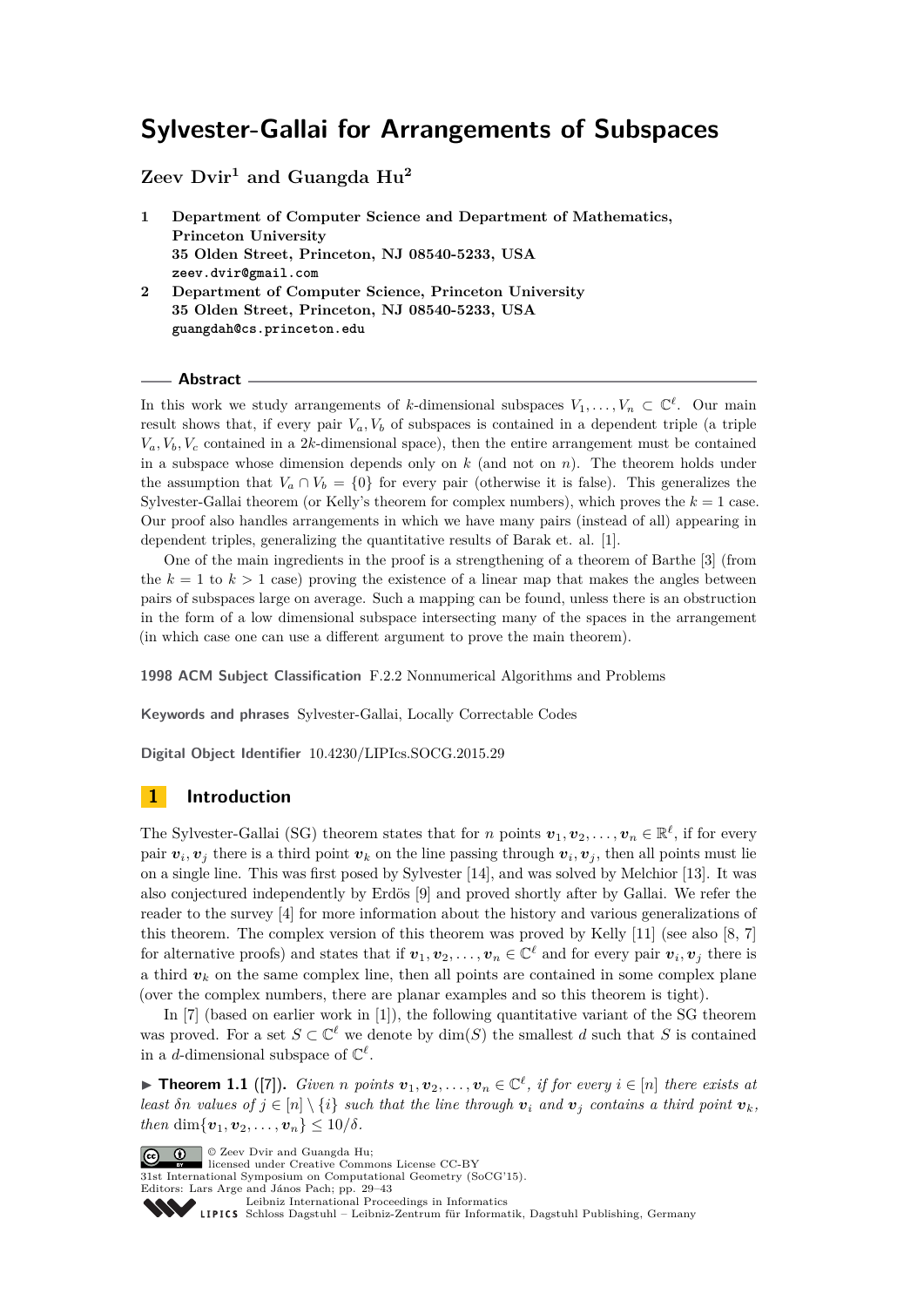(The dependence on  $\delta$  is asymptotically tight). From here on, we will work with homogeneous subspaces (passing through zero) instead of affine subspaces (lines/planes etc). The difference is not crucial to our results and the affine version can always be derived by intersecting with a generic hyperplane. In this setting, the above theorem will be stated for a set of one-dimensional subspaces, each spanned by some  $v_i$  (and no two  $v_i$ 's being a multiple of each other) and collinearity of  $v_i, v_j, v_k$  is replaced with the three vectors being linearly dependent (i.e., contained in a 2-dimensional subspace).

One natural high dimensional variant of the SG theorem, studied in [\[10,](#page-14-10) [1\]](#page-14-0), replaces 3-wise dependencies with *t*-wise dependencies (e.g, every triple is in some coplanar four-tuple). In this work, we raise another natural high-dimensional variant in which the *points* themselves are replaced with *k*-dimensional subspaces. We consider such arrangements with many 3-wise dependencies (defined appropriately) and attempt to prove that the entire arrangement lies in some low dimensional space. We will consider arrangements  $V_1, \ldots, V_n \subset \mathbb{C}^{\ell}$  in which each *V*<sub>*i*</sub> is *k*-dimensional and with each pair satisfying  $V_{i_1} \cap V_{i_2} = \{0\}$ . A dependency can then be defined as a triple  $V_{i_1}, V_{i_2}, V_{i_3}$  of *k*-dimensional subspaces that are contained in a single 2*k*-dimensional subspace. The pair-wise zero intersections guarantee that every pair of subspaces defines a unique 2*k*-dimensional space (their span) and so, this definition of dependency behaves in a similar way to collinearity. For example, we have that if  $V_{i_1}, V_{i_2}, V_{i_3}$ are dependent and  $V_{i_2}, V_{i_3}, V_{i_4}$  are dependent then also  $V_{i_1}, V_{i_2}, V_{i_4}$  are dependent. This would not hold if we allowed some pairs to have non zero intersections. In fact, if we allow non-zero intersection then we can construct an arrangement of two dimensional spaces with many dependent triples and with dimension as large as  $\sqrt{n}$  (see below). We now state our many dependent triples and with dimension as large as  $\sqrt{n}$  (see below). main theorem, generalizing Theorem [1.1](#page-0-0) (with slightly worse parameters) to the case  $k > 1$ . We use the standard  $V + U$  notation to denote the subspace spanned by all vectors in  $V \cup U$ . We use big 'O' notation to hide absolute constants.

<span id="page-1-0"></span>▶ **Theorem 1.2.** *Let*  $V_1, V_2, \ldots, V_n \subset \mathbb{C}^{\ell}$  *be k-dimensional subspaces such that*  $V_i \cap V_{i'} = \{0\}$ *for all*  $i \neq i' \in [n]$ *. Suppose that, for every*  $i_1 \in [n]$  *there exists at least*  $\delta n$  *values of*  $i_2 \in [n] \setminus \{i_1\}$  *such that*  $V_{i_1} + V_{i_2}$  *contains some*  $V_{i_3}$  *with*  $i_3 \notin \{i_1, i_2\}$ *. Then* 

$$
\dim(V_1 + V_2 + \cdots + V_n) = O(k^4/\delta^2).
$$

The condition  $V_i \cap V_{i'} = \{0\}$  is needed due to the following example. Set  $k = 2$  and  $n = \ell(\ell - 1)/2$  and let  $\{e_1, e_2, \ldots, e_\ell\}$  be the standard basis of  $\mathbb{R}^{\ell}$ . Define the *n* spaces to be  $V_{ij} = \text{span}\{e_i, e_j\}$  with  $1 \leq i < j \leq \ell$ . Now, for each  $(i, j) \neq (i', j')$  the sum  $V_{ij} + V_{i'j'}$ will contain a third space (since the size of  $\{i, j, i', j'\}$  is at least three). However, this arrangement has dimension  $\ell > \sqrt{n}$ .

The bound  $O(k^4/\delta^2)$  is probably not tight and we conjecture that it could be improved to  $O(k/\delta)$ , possibly with a modification of our proof. One can always construct an arrangement with dimension  $2k/\delta$  by partitioning the subspaces into  $1/\delta$  groups, each contained in a single 2*k* dimensional space.

**Overview of the proof:** A preliminary observation is that it suffices to prove the theorem over R. This is because an arrangement of *k*-dimensional complex subspaces can be translated into an arrangement of 2*k*-dimensional real subspaces (this is proved at the end of Section [2\)](#page-3-0). Hence, we will now focus on real arrangements.

The proof of the theorem is considerably simpler when the arrangement of subspaces  $V_1, \ldots, V_n$  satisfies an extra 'robustness' condition, namely that every two spaces have an angle bounded away from zero. More formally, if for every two unit vectors  $v_1 \in V_{i_1}$  and  $v_2 \in V_{i_2}$  we have  $|\langle v_1, v_2 \rangle| \leq 1 - \tau$  for some absolute constant  $\tau > 0$ . This condition implies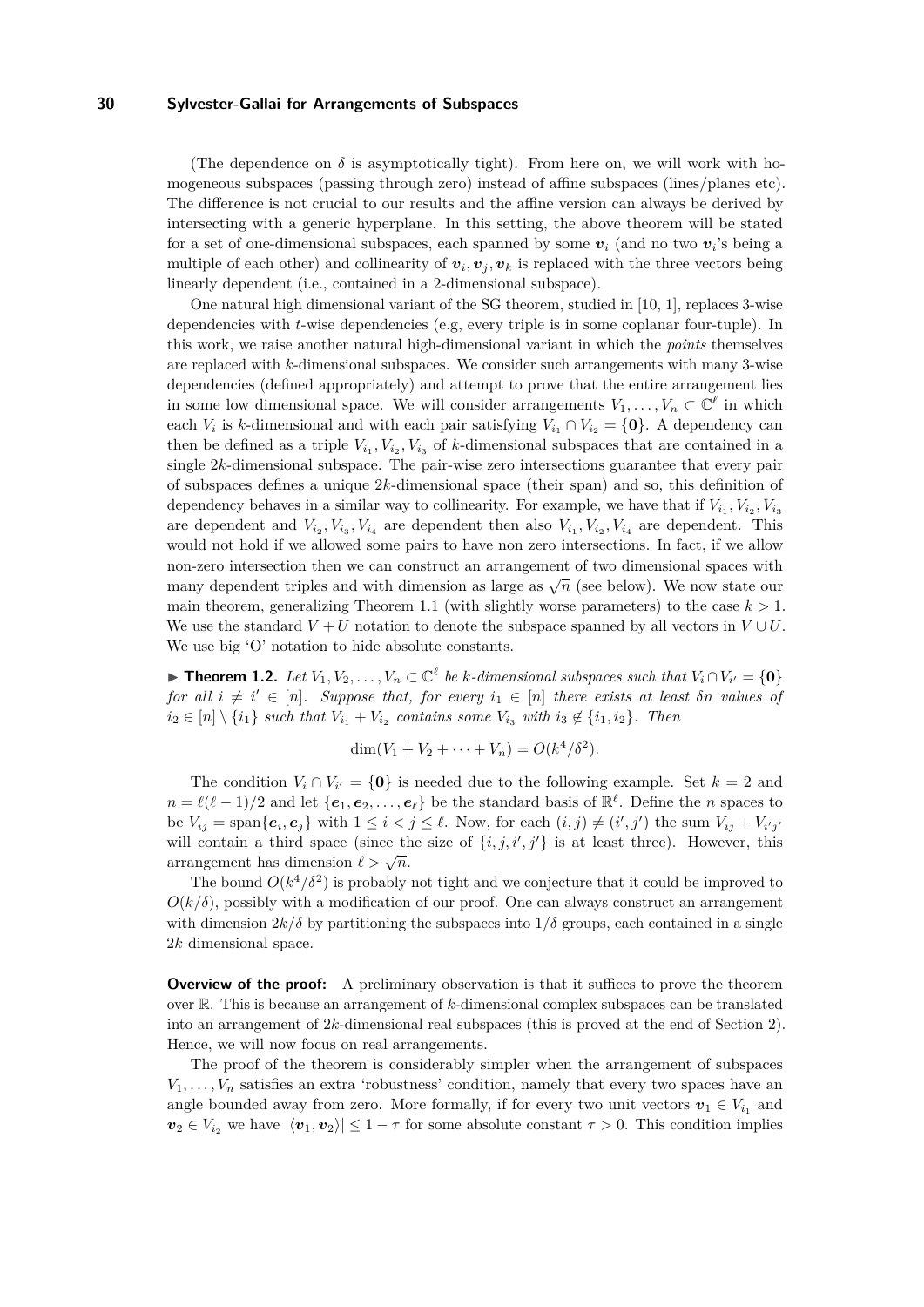that, when we have a dependency of the form  $V_{i_3} \subset V_{i_1} + V_{i_2}$ , every unit vector in  $V_{i_3}$  can be obtained as a linear combination *with bounded coefficients* (in absolute value) of unit vectors from  $V_{i_1}, V_{i_2}$ . Fixing an orthogonal basis for each subspace and using the conditions of the theorem, we are able to construct many local linear dependencies between the basis elements. We then show (using the bound on the coefficients in the linear combinations) that the space of linear dependencies between all basis vectors, considered as a subspace of  $\mathbb{R}^{kn}$ , contains the rows of an  $nk \times nk$  matrix that has large entries on the diagonal and small entries of the diagonal. Since matrices of this form have high rank (by a simple spectral argument), we conclude that the original set of basis vectors must have small dimension.

To handle the general case, we show that, unless some low dimensional subspace *W* intersects many of the spaces  $V_i$  in the arrangement, we can find a change of basis that makes the angles between the spaces large on average (in which case, the previous argument works). This gives us the overall strategy of the proof: If such a *W* exists, we project *W* to zero and continue by induction. The loss in the overall dimension is bounded by the dimension of *W*, which can be chosen to be small enough. Otherwise (if such *W* does not exist) we apply the change of basis and use it to bound the dimension.

The change of basis is found by generalizing a theorem of Barthe [\[3\]](#page-14-1) (see [\[6\]](#page-14-11) for a more accessible treatment) from the  $k = 1$  case (arrangement of points) to higher dimension. We state this result here since we believe it could be of independent interest. To state the theorem we must first introduce the following, somewhat technical, definition.

<span id="page-2-1"></span>▶ Definition 1.3 (admissible basis set, admissible basis vector). Given a list of vector spaces  $\mathcal{V} = (V_1, V_2, \ldots, V_n)$   $(V_i \subseteq \mathbb{R}^{\ell})$ , a set  $H \subseteq [n]$  is called a *V*-admissible basis set if

$$
\dim(\sum_{i \in H} V_i) = \sum_{i \in H} \dim(V_i) = \dim(\sum_{i \in [n]} V_i),
$$

i.e. if every space with index in *H* has intersection  $\{0\}$  with the span of the other spaces with indices in *H*, and the spaces with indices in *H* span the entire space  $\sum_{i \in [n]} V_i$ .

A V-admissible basis vector is any indicator vector  $\mathbf{1}_H$  of some V-admissible basis set *H* (where the *i*-th entry of  $\mathbf{1}_H$  equals 1 if  $i \in H$  and 0 otherwise).

The following theorem is proved in Section [3.](#page-5-0)

<span id="page-2-0"></span>▶ **Theorem 1.4.** *Given a list of vector spaces*  $V = (V_1, V_2, \ldots, V_n)$   $(V_i \subseteq \mathbb{R}^{\ell})$  with  $V_1 + V_2 +$  $\cdots + V_n = \mathbb{R}^{\ell}$  and a vector  $p \in \mathbb{R}^n$  in the convex hull of all V-admissible basis vectors. Then *there exists an invertible linear map*  $M : \mathbb{R}^{\ell} \to \mathbb{R}^{\ell}$  such that

$$
\sum_{i=1}^{n} p_i \operatorname{Proj}_{M(V_i)} = I_{\ell \times \ell},
$$

*where*  $M(V_i)$  *is the linear space obtained by applying*  $M$  *on*  $V_i$ *, and*  $\text{Proj}_{M(V_i)}$  *is the orthogonal projection matrix onto*  $M(V_i)$ .

The connection to the explanation given in the proof overview is as follows: If there is no subspace *W* of low dimension that intersects many of the spaces  $V_1, \ldots, V_n$  then, one can show that there exists a vector  $p$  in the convex hull of all  $\mathcal V$ -admissible basis vectors such that the entries of  $p$  are not too small. This is enough to show that the average angle between pairs of spaces is large since otherwise one can derive a contradiction to the inequality which says that the sum of orthogonal projections of any unit vector must be relatively small.

The proof of the one dimensional case in [\[3\]](#page-14-1) proceeds by defining a strictly convex function  $f(t_1, \ldots, t_m)$  on  $\mathbb{R}^m$  and shows that the function is bounded. This means that there must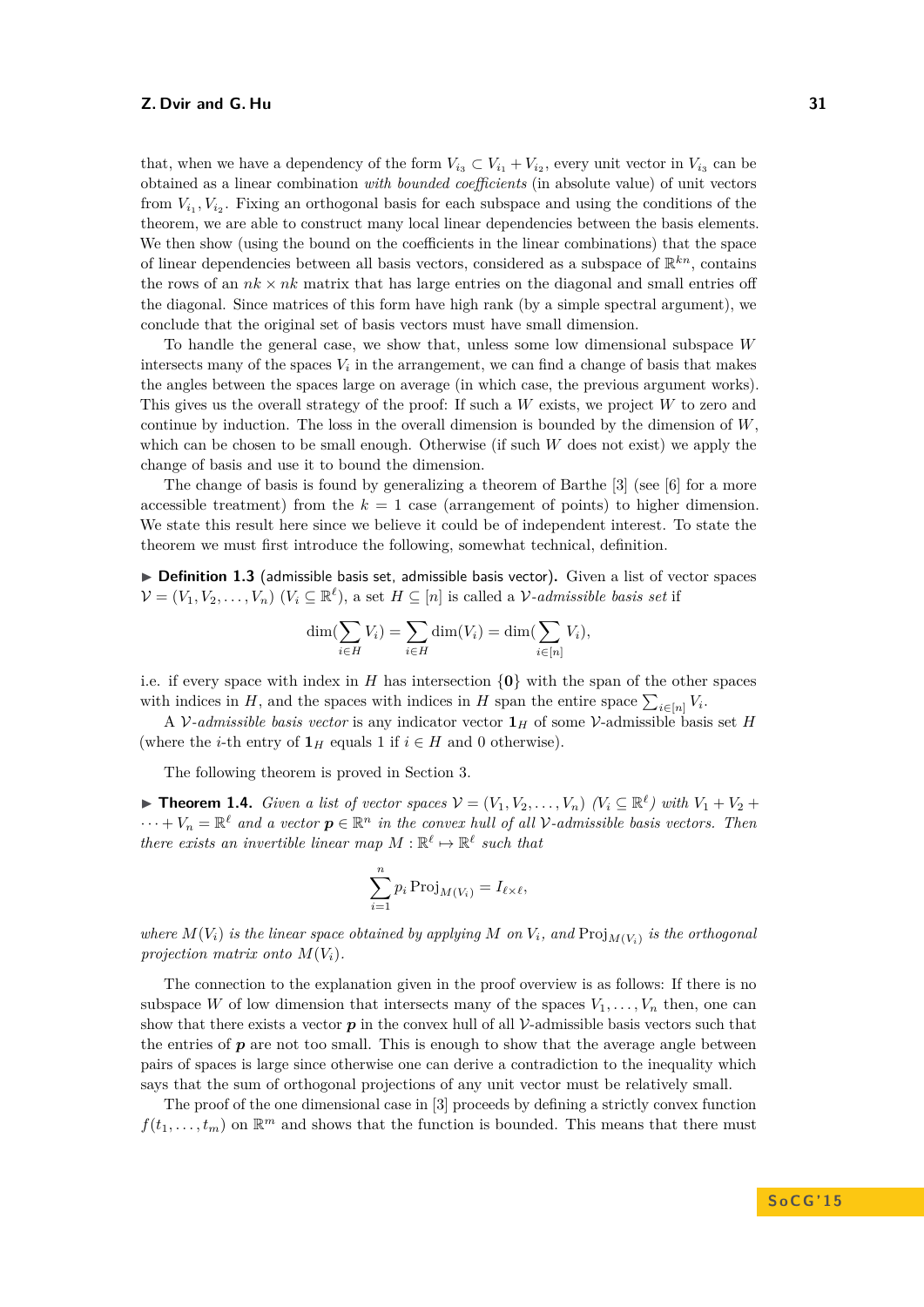exist a point in which all partial derivatives of *f* vanish. Solving the resulting equations gives an invertible matrix that defines the required change of basis. We follow a similar strategy, defining an appropriate bounded function  $f(t_1, \ldots, t_m, R_1, \ldots, R_n)$  in more variables, where the extra variables  $R_1, \ldots, R_n$  represent the action of the orthogonal group  $\mathbf{O}(k)$  on each of the spaces. However, in our case, we cannot show that *f* is strictly convex and so a maximum might not exist. However, we are still able to show that there exists a point in which all partial derivatives are very small (smaller than any  $\epsilon > 0$ ), which is sufficient for our purposes.

**Connection to Locally Correctable Codes.** A *q*-query Locally Correctable Code (LCC) over a field  $\mathbb F$  is a *d*-dimensional subspace  $C \subset \mathbb F^n$  that allows for 'local correction' of codewords (elements of *C*) in the following sense. Let  $y \in C$  and suppose we have query access to *y*' such that  $y_i = y'_i$  for at least  $(1 - \delta)n$  indices  $i \in [n]$  (think of *y*' as a noisy version of  $y$ ). Then, for every *i*, we can probabilistically pick q positions in  $y'$  and, from their (possibly incorrect values), recover the correct value of *y<sup>i</sup>* with high probability (over the choice of queries). LCC's play an important role in theoretical computer science (mostly over finite fields but recently also over the reals, see [\[5\]](#page-14-12)) and are still poorly understood. In particular, when  $q$  is constant greater than 2, there are exponential gaps between the dimension of explicit constructions and the proven upper bounds. In [\[2\]](#page-14-13) it was observed that q-LCCs are essentially equivalent to configurations of points with many local dependencies<sup>[1](#page-3-1)</sup>. A variant of Theorem [1.1](#page-0-0) shows for example that the maximal dimension of a 2-LCC in R *n* has dimension bounded by  $(1/\delta)^{O(1)}$ . Our results can be interpreted in this framework as dimension upper bounds for 2-query LCC's in which each coordinate is replaced by a 'block' of *k* coordinates. Our results then show that, even under this relaxation, the dimension still cannot increase with *n*. The case of 3-query LCC's over the reals is still wide open (some modest progress was made recently in [\[6\]](#page-14-11)) and we hope that the methods developed in this work could lead to further progress on this tough problem.

**Organization.** In Section [2,](#page-3-0) we define the notion of  $(\alpha, \delta)$ -systems (which generalizes the SG condition) and reduce our *k*-dimensional Sylvester-Gallai theorem to a more general theorem, Theorem [2.6,](#page-4-0) on the dimension of  $(\alpha, \delta)$ -systems (this part also includes the reduction from complex to real arrangements). Then, in Section [3,](#page-5-0) we prove the generalization of Barthe's theorem (Theorem [1.4\)](#page-2-0). Finally, in Section [4,](#page-10-0) we prove our main result regarding  $(\alpha, \delta)$ systems. Due to the page limit, some of the proof are available in the full version of this paper.

**Acknowledgements.** We would like to thank Patrick Devlin for helpful discussions on strengthening Theorem [1.4.](#page-2-0)

# <span id="page-3-0"></span>**2 Reduction to (***α, δ***)-systems**

The notion of an  $(\alpha, \delta)$ -system is used to 'organize' the dependent triples in the arrangement in a more convenient form so that each space is in many triples and every pair of spaces is together only in a few dependent triples. We also allow dependent *pairs* as those might arise when we apply a linear map on the arrangement.

<span id="page-3-1"></span> $1$  One important difference is that LCC's give rise to configurations where each point can repeat more than once.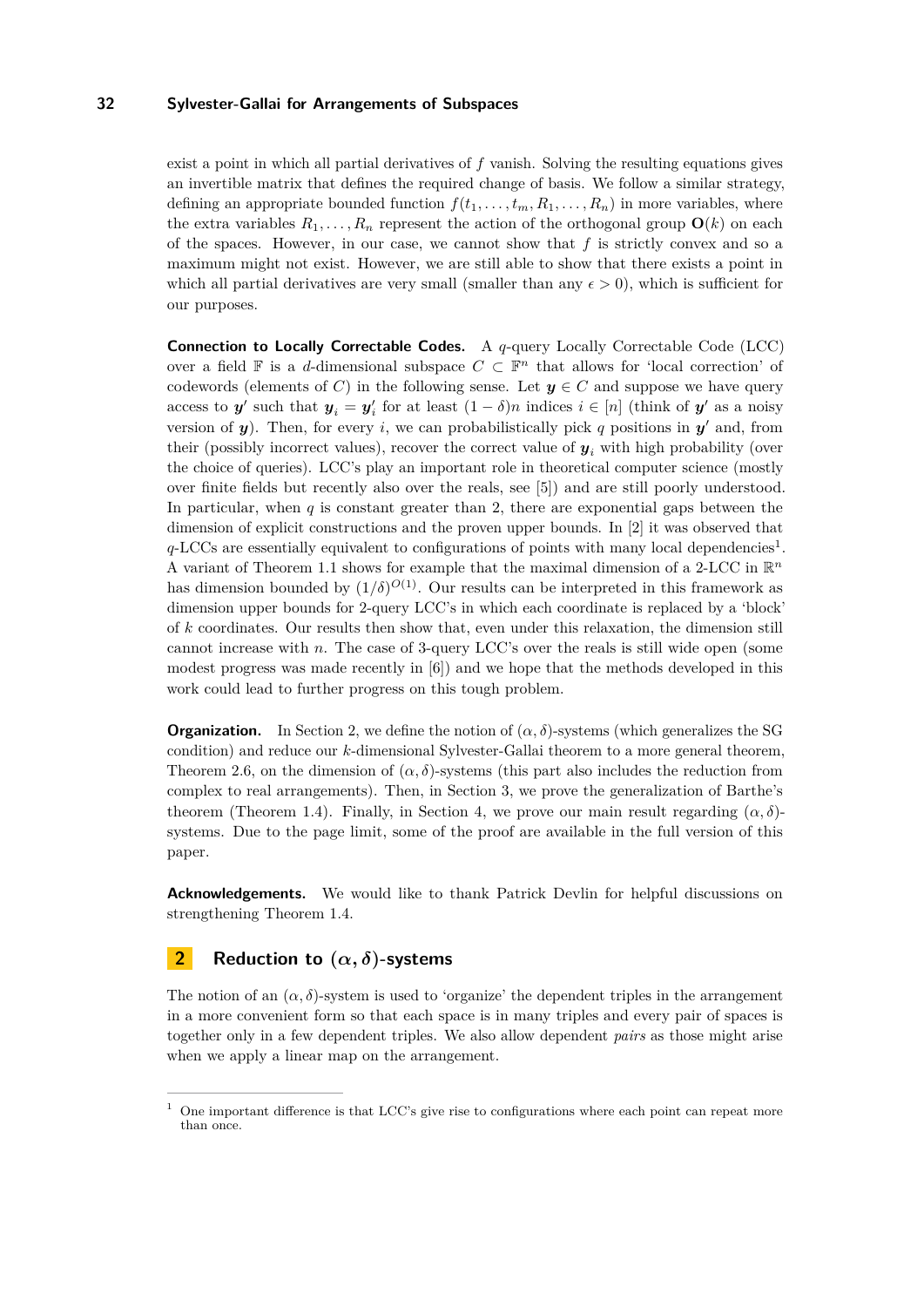<span id="page-4-1"></span> $\triangleright$  **Definition 2.1** ((α, δ)-system). Given a list of vector spaces  $\mathcal{V} = (V_1, V_2, \ldots, V_n)$  ( $V_i \subseteq \mathbb{R}^{\ell}$ ), we call a list of sets  $S = (S_1, S_2, \ldots, S_w)$  an  $(\alpha, \delta)$ -system of  $V$   $(\alpha \in \mathbb{Z}^+, \delta > 0)$  if

- **1.** Every  $S_i$  is a subset of  $[n]$  of size either 3 or 2.
- **2.** If  $S_j$  contains 3 elements  $i_1$ ,  $i_2$  and  $i_3$ , then  $V_{i_1} \subseteq V_{i_2} + V_{i_3}$ ,  $V_{i_2} \subseteq V_{i_1} + V_{i_3}$  and  $V_{i_3} \subseteq V_{i_1} + V_{i_2}$ . If  $S_j$  contains 2 elements  $i_1$  and  $i_2$ , then  $V_{i_1} = V_{i_2}$ .
- **3.** Every  $i \in [n]$  is contained in at least  $\delta n$  sets of S.
- **4.** Every pair  $\{i_1, i_2\}$   $(i_1 \neq i_2 \in [n])$  appears together in at most  $\alpha$  sets of S.

Note that we allow  $\delta > 1$  in an  $(\alpha, \delta)$ -systems. This is different from the statement of the Sylvester-Gallai theorem where  $\delta \in [0,1]$ . We have the following 3 simple observations, which are proved in the full version of this paper.

<span id="page-4-4"></span>**Lemma 2.2.** *Let*  $S = (S_1, S_2, \ldots, S_w)$  *be an*  $(\alpha, \delta)$ -system of some vector space list V. *Then*  $\delta n^2/3 \leq w \leq \alpha n^2/2$  *and*  $\delta/\alpha \leq 3/2$ *.* 

<span id="page-4-6"></span>▶ **Lemma 2.3.** *Let*  $V = (V_1, V_2, ..., V_n)$   $(V_i \subseteq \mathbb{R}^{\ell})$  *be a list of vector spaces and*  $S =$  $(S_1, S_2, \ldots, S_w)$  *be a list of sets. If*  $w > \delta n^2$  *and* S *satisfies the first, second and fourth requirements in Definition [2.1,](#page-4-1)* then there exists a sublist  $V'$  of  $V$  and a sublist  $S'$  of  $S$  such *that*  $|\mathcal{V}'| \geq \delta n/(2\alpha)$  *and*  $\mathcal{S}'$  *is an*  $(\alpha, \delta/2)$ *-system of*  $\mathcal{V}'$ *.* 

<span id="page-4-5"></span>**Example 1.4.** *Let*  $V = (V_1, V_2, \ldots, V_n)$   $(V_i \subseteq \mathbb{R}^{\ell})$  *be a list of vector spaces with an*  $(\alpha, \delta)$  $system \mathcal{S} = (S_1, S_2, \ldots, S_w)$ . Then for any linear map  $P : \mathbb{R}^{\ell} \mapsto \mathbb{R}^{\ell}, \mathcal{S}$  is also an  $(\alpha, \delta)$ -system  $of V' = (V'_1, V'_2, \dots, V'_n), where V'_i = P(V_i).$ 

Theorem [1.2,](#page-1-0) will be derived from the following, more general statement, saying that the dimension *d* is small if there is a  $(\alpha, \delta)$ -system.

▶ **Definition 2.5** (*k*-bounded). A vector space  $V \subseteq \mathbb{R}^{\ell}$  is *k*-bounded if dim  $V \leq k$ .

<span id="page-4-0"></span>▶ **Theorem 2.6.** *Let*  $V = (V_1, V_2, \ldots, V_n)$   $(V_i ⊆ ℝ<sup>ℓ</sup>)$  *be a list of k-bounded vector spaces with an*  $(\alpha, \delta)$ -system and  $d = \dim(V_1 + V_2 + \cdots + V_n)$ , then  $d = O(\alpha^2 k^4/\delta^2)$ .

We can easily reduce the high dimensional Sylvester-Gallai problem in  $\mathbb{C}^{\ell}$  (Theorem [1.2\)](#page-1-0) to the setting of Theorem [2.6](#page-4-0) in  $\mathbb{R}^{\ell}$  as shown below.

**Proof of Theroem [1.2](#page-1-0) using Theorem [2.6.](#page-4-0)** Let  $B_i = \{v_{i1}, v_{i2}, \ldots, v_{ik}\}$  be a basis of  $V_i$ . Define

$$
V'_{j} = \text{span} \{ \text{Re}(\boldsymbol{v}_{j1}), \text{Re}(\boldsymbol{v}_{j2}), \dots, \text{Re}(\boldsymbol{v}_{jk}), \text{Im}(\boldsymbol{v}_{j1}), \text{Im}(\boldsymbol{v}_{j2}), \dots, \text{Im}(\boldsymbol{v}_{jk}) \} \quad \forall j \in [n].
$$

<span id="page-4-3"></span>► Claim 2.7.  $V'_j = \{ \text{Re}(v) : v \in V_j \}$  for every  $j \in [n]$ *.* 

**Proof.** For every  $v' \in V'_j$ , there exist  $\lambda_1, \lambda_2, \ldots, \lambda_k, \mu_1, \mu_2, \ldots, \mu_k \in \mathbb{R}$  such that

$$
\mathbf{v}' = \sum_{s=1}^{k} \left( \lambda_s \operatorname{Re}(\mathbf{v}_{js}) + \mu_s \operatorname{Im}(\mathbf{v}_{js}) \right) = \sum_{s=1}^{k} \left( \lambda_s \operatorname{Re}(\mathbf{v}_{js}) + \mu_s \operatorname{Re}(-i\mathbf{v}_{js}) \right)
$$
  
= Re  $\left( \sum_{s=1}^{k} (\lambda_s - i\mu_s) \mathbf{v}_{js} \right)$ .

Since  $\lambda_1, \lambda_2, \ldots, \lambda_k, \mu_1, \mu_2, \ldots, \mu_k$  can take all values in R, we can see the claim is proved.

<span id="page-4-2"></span>▶ Claim 2.8 ([\[1,](#page-14-0) Lemma 2.1]). *Given a set A with*  $r \geq 3$  *elements, we can construct a family of r* <sup>2</sup> − *r triples of elements in A with following properties: 1) Every triple contains three distinct elements; 2) Every element of A appears in exactly* 3(*r* − 1) *triples; 3) Every pair of two distinct elements in A is contained together in at most* 6 *triples.*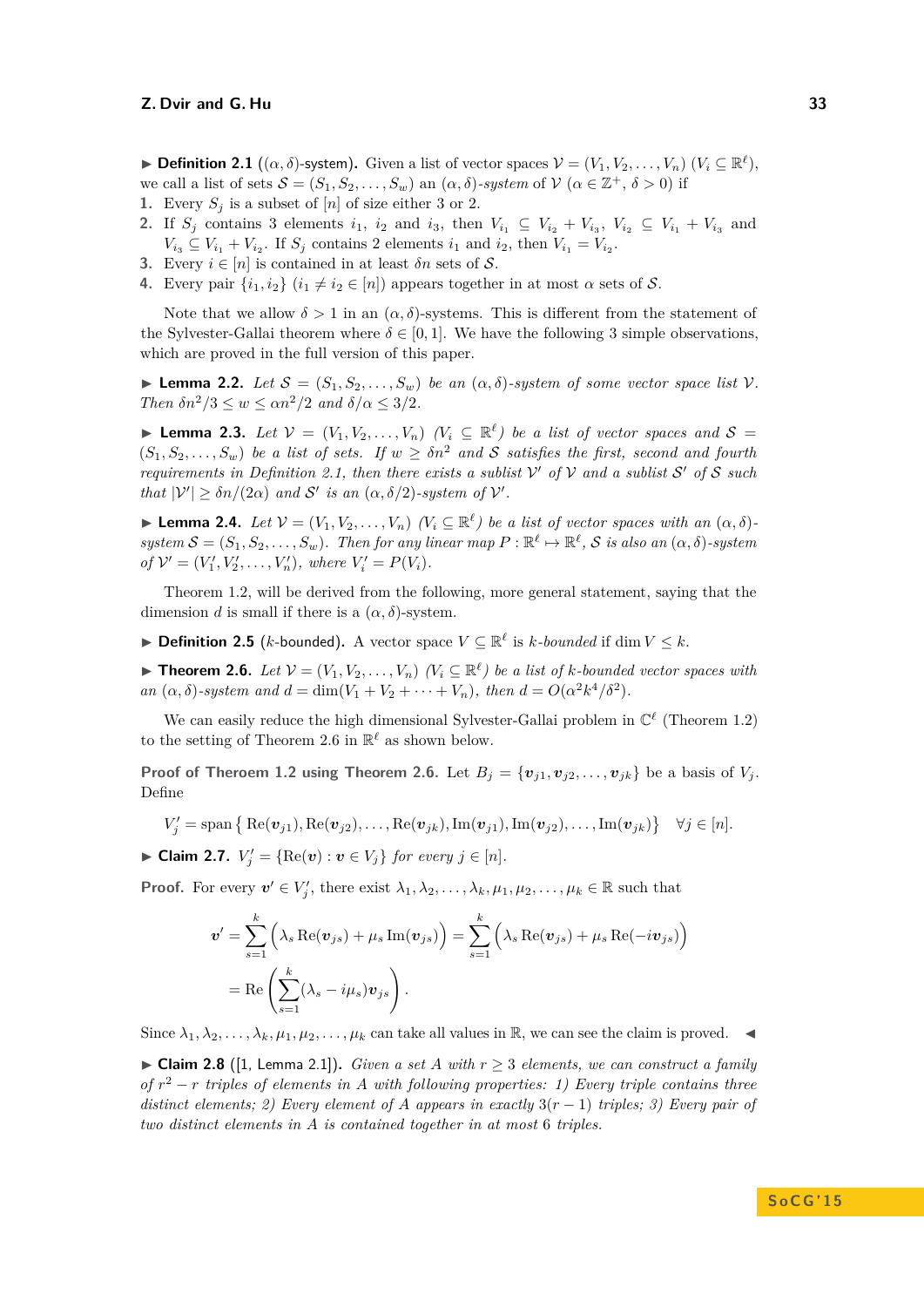We call a 2k-dimensional subspace  $U \subset \mathbb{C}^{\ell}$  special if it contains at least three of  $V_1, V_2, \ldots, V_n$ . We define the *size* of a special space as the number of spaces among  $V_1, V_2, \ldots, V_n$  contained in it. For a special space with size *r*, we take the  $r^2 - r$  triples of indices of the spaces in it with the properties in Claim [2.8.](#page-4-2) Let  $S$  be the family of all these triples. We claim that S is a  $(6,3\delta)$ -system of  $\mathcal{V} = (V'_1, V'_2, \dots, V'_n)$ .

For every triple  $\{j_1, j_2, j_3\} \in \mathcal{S}$ , we can see that  $V_{j_1}, V_{j_2}, V_{j_3}$  are contained in the same 2*k*-dimensional special space. And by  $V_{j_1} \cap V_{j_2} = \{0\}$ , the space must be  $V_{j_1} + V_{j_2}$  and hence  $V_{j_3} \subseteq V_{j_1} + V_{j_2}$ . By Claim [2.7,](#page-4-3)

$$
V'_{j_3} = \{ \text{Re}(\boldsymbol{v}) : \boldsymbol{v} \in V_{j_3} \} \subseteq \{ \text{Re}(\boldsymbol{u}) + \text{Re}(\boldsymbol{w}) : \boldsymbol{u} \in V_{j_1}, \boldsymbol{w} \in V_{j_2} \} = V'_{j_1} + V'_{j_2}.
$$

Similarly,  $V'_{j_1} \subseteq V'_{j_2} + V'_{j_3}$  and  $V'_{j_2} \subseteq V'_{j_1} + V'_{j_3}$ . One can see that every pair in [*n*] appears in at most 6 triples because the corresponding two spaces are contained in at most one special space, and the pair appears at most 6 times in the triples constructed from this special space. For every  $j \in [n]$ , there are at least  $\delta n$  values of  $j' \in [n] \setminus \{j\}$  such that there is a special space containing  $V_j$  and  $V_{j'}$ . This implies that the number of triples that *j* appears in is

$$
\sum_{\text{special space } U \atop V_j \subseteq U} 3(\text{size}(U) - 1) = 3 \sum_{\text{special space } U \atop V_j \subseteq U} |\{j' \neq j : V_{j'} \subseteq U\}| \geq 3\delta n.
$$

Therefore S is a  $(6, 3\delta)$ -system of V. By Theorem [2.6,](#page-4-0)

$$
\dim(V'_1 + V'_2 + \dots + V'_n) = O(6^2 (2k)^4 / (3\delta)^2) = O(k^4 / \delta^2).
$$

Note that

$$
V_1 + V_2 + \dots + V_n \subseteq \text{span}\left\{\text{Re}(\mathbf{v}_{js}), \text{Im}(\mathbf{v}_{js})\right\}_{j \in [n], s \in [k]}
$$
 (span with complex coefficients),  

$$
V'_1 + V'_2 + \dots + V'_n = \text{span}\left\{\text{Re}(\mathbf{v}_{js}), \text{Im}(\mathbf{v}_{js})\right\}_{j \in [n], s \in [k]}
$$
 (span with real coefficients).

We thus have  $\dim(V_1 + V_2 + \cdots + V_n) \leq \dim(V_1' + V_2' + \cdots + V_n') = O(k^4/\delta^2)$ .

# <span id="page-5-0"></span>**3 A generalization of Barthe's Theorem**

We prove Theorem [1.4](#page-2-0) in the following 3 subsections. In the fourth and last subsection, we state a convenient variant of the theorem (Theorem [3.8\)](#page-10-1) that will be used later in the proof of our main result. The idea of the proof is similar to [\[3\]](#page-14-1) (see also [\[6,](#page-14-11) Section 5]), which considers the maximum point of a function, and using the fact that all derivatives are 0 the result is proved. Here we consider a similar function *f* defined in Section [3.1.](#page-5-1) However, since our problem is more complicated, it is unclear whether we can find a maximum point at which all derivatives are 0. Instead we will show that there is a point with very small derivatives in Section [3.2,](#page-6-0) which is sufficient for our proof of the theorem in Section [3.3.](#page-7-0)

### <span id="page-5-1"></span>**3.1 The function and basic properties**

Let  $k_1, k_2, \ldots, k_n$  be the dimensions of  $V_1, V_2, \ldots, V_n$  respectively and  $m = k_1 + k_2 + \cdots + k_n$ . Throughout our proof, we use pairs  $(i, j)$  with  $i \in [n]$ ,  $j \in [k_i]$  to denote the element of  $[m]$ of position  $\sum_{i' < i} k_{i'} + j$ . We define a vector  $\gamma \in \mathbb{R}^m$  as

$$
\gamma_{ij} = p_i \qquad \forall i \in [n], j \in [k_i].
$$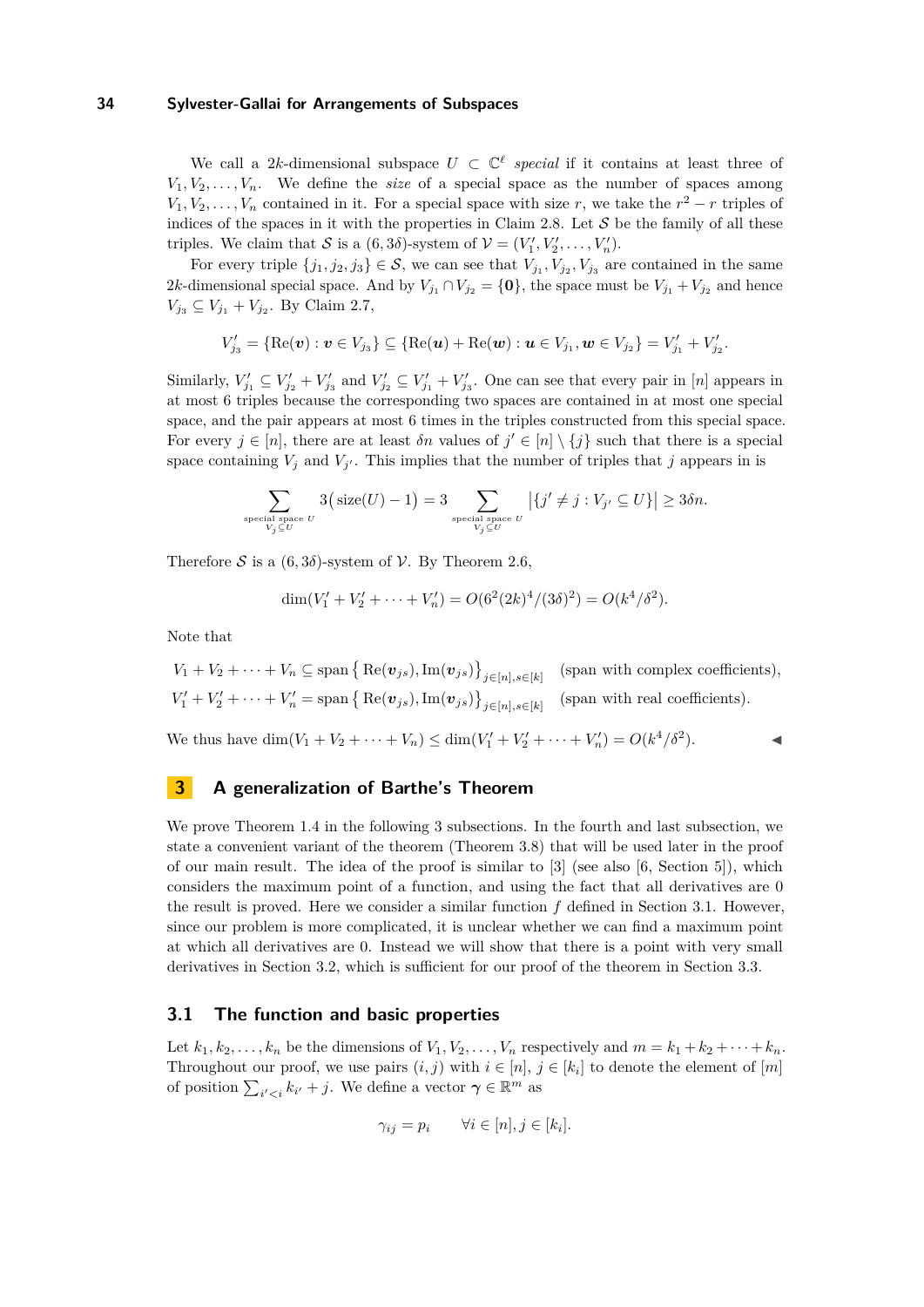For every  $i \in [n]$ , we fix  $\{v_{i1}, v_{i2}, \ldots, v_{ik_i}\}\)$  to be some basis of  $V_i$  (not necessarily orthonormal). A set  $I \subseteq [m]$  is called a *good basis set* if

$$
I = \bigcup_{i \in H} \left\{ (i, 1), (i, 2), \dots, (i, k_i) \right\}
$$

for some  $\mathcal V$ -admissible basis set *H*. We can see that for any good basis set *I*, the set  $\{v_{ij} : (i,j) \in I\}$  is a basis of  $\mathbb{R}^{\ell}$ . For a list of vectors  $a_1, a_2, \ldots, a_q$   $(q \in \mathbb{Z}^+)$ , we use  $[a_1, a_2, \ldots, a_q]$  to denote the matrix consisting of columns  $a_1, a_2, \ldots, a_q$ .

Let  $\mathbf{O}(s)$  be the group of  $s \times s$  orthogonal matrices. The function  $f : \mathbb{R}^m \times \mathbf{O}(k_1) \times$  $\mathbf{O}(k_2) \times \cdots \times \mathbf{O}(k_n) \mapsto \mathbb{R}$  is defined as

$$
f(\boldsymbol{t}, R_1,\ldots,R_n) = \langle \boldsymbol{\gamma}, \boldsymbol{t} \rangle - \ln \det \left( \sum_{i \in [n], j \in [k_i]} e^{t_{ij}} \boldsymbol{x}_{ij} \boldsymbol{x}_{ij}^T \right),
$$

where, for every  $i \in [n]$ , the vectors  $x_{ij}$  are given by

$$
[\boldsymbol{x}_{i1},\dots,\boldsymbol{x}_{ik_i}]=[\boldsymbol{v}_{i1},\dots,\boldsymbol{v}_{ik_i}]R_i.
$$

We note that here for every  $i \in [n], j \in [k_i], x_{ij}$  is a function of  $R_i$  and  $\{x_{i1}, \ldots, x_{ik_i}\}$  is another basis of *V<sup>i</sup>* .

The next lemma shows that the function *f* is bounded over its domain. The proof is similar to Proposition 3 in [\[3\]](#page-14-1). The proofs are given in the full version of this paper.

▶ **Lemma 3.1.** *There is a constant*  $C \in \mathbb{R}$  *such that*  $f(t, R_1, \ldots, R_n) \leq C$  *for all*  $t \in \mathbb{R}^m$  $and R_i \in \mathbf{O}(k_i) \ (i \in [n]).$ 

#### <span id="page-6-0"></span>**3.2 Finding a point with small derivatives**

We first define some notation. Let

$$
X = \sum_{i \in [n], j \in [k_i]} e^{t_{ij}} \boldsymbol{x}_{ij} \boldsymbol{x}_{ij}^T
$$

be a matrix valued function of  $t, R_1, R_2, \ldots, R_n$ . Then

$$
f(\mathbf{t}, R_1, \ldots, R_n) = \langle \boldsymbol{\gamma}, \mathbf{t} \rangle - \ln \det(X).
$$

Note that *X* is always a positive definite matrix, since for any  $w \neq 0$ ,

$$
\boldsymbol{w}^T X \boldsymbol{w} = \sum_{i \in [n], j \in [k_i]} e^{t_{ij}} \langle \boldsymbol{x}_{ij}, \boldsymbol{w} \rangle^2 > 0,
$$

when  $x_{11}, \ldots, x_{nk_n}$  span the entire space (implied by  $V_1 + V_2 + \cdots + V_n = \mathbb{R}^{\ell}$ ). Define M to be the  $\ell \times \ell$  full rank matrix satisfying  $M^T M = X^{-1}$ . We note that M is also a function of  $t, R_1, R_2, \ldots, R_n$ .

In a later part of the proof we will show that the linear map obtained from *M* satisfies the requirement in Theorem [1.4](#page-2-0) when  $t, R_1, R_2, \ldots, R_n$  take appropriate values. We first find an appropriate value of  $(R_1, R_2, \ldots, R_n) = (R_1^*(t), R_2^*(t), \ldots, R_n^*(t))$  for every  $t \in \mathbb{R}^m$ , and then find some *t* <sup>∗</sup> with specific properties.

<span id="page-6-1"></span>▶ **Lemma 3.2.** *For every*  $t \in \mathbb{R}^m$ *, there exists*  $(R_1^*(t), R_2^*(t), \ldots, R_n^*(t))$  *satisfying* 1.  $f(t, R_1^*(t), R_2^*(t), \ldots, R_n^*(t)) = \max_{R_1, R_2, \ldots, R_n} \{f(t, R_1, R_2, \ldots, R_n)\}.$ 

# **S o C G ' 1 5**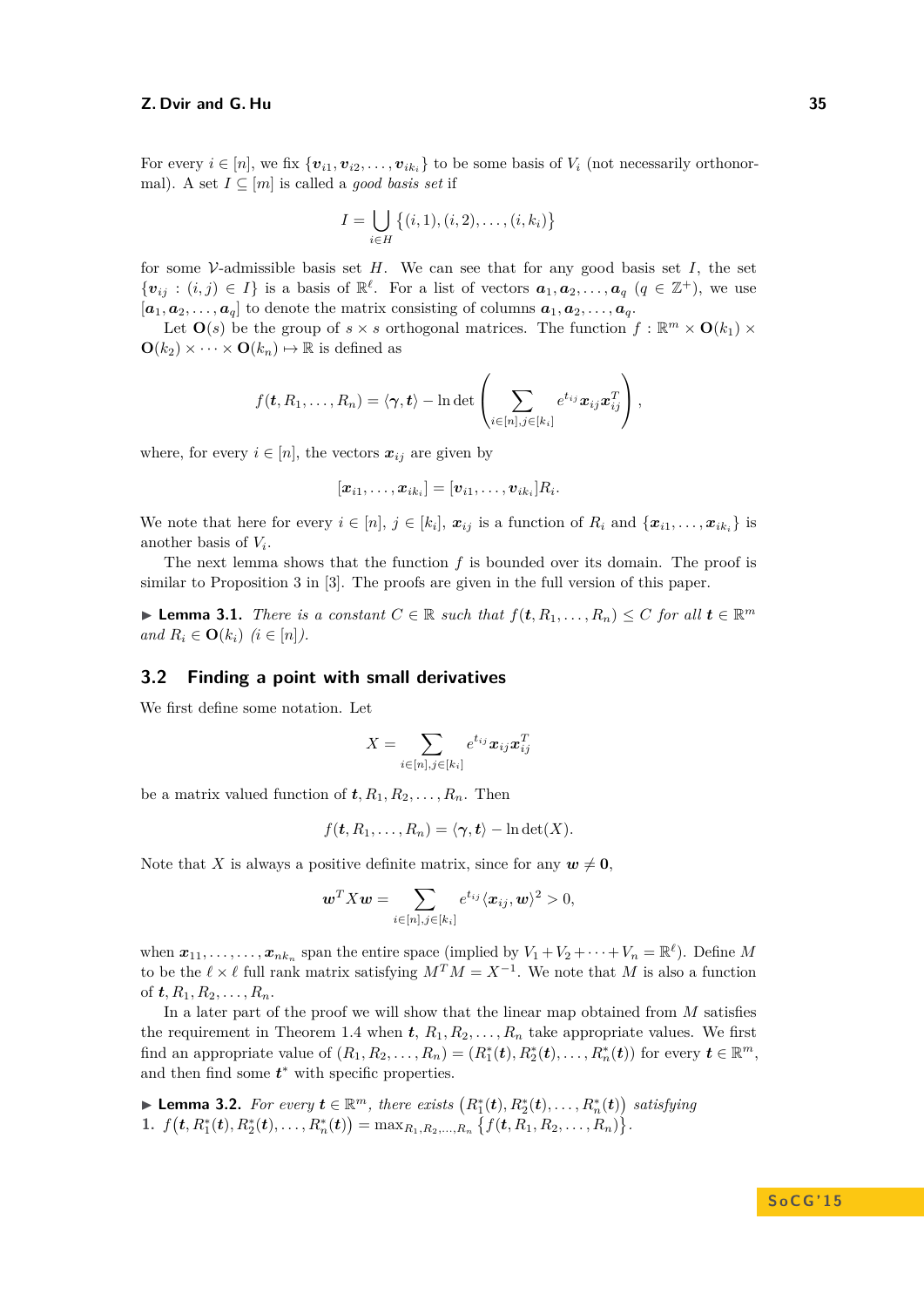**2.** For every 
$$
i \in [n]
$$
, if  $t_{ij} = t_{ij'}$  for some  $j \neq j' \in [k_i]$ , then

$$
\langle M{\bm x}_{ij}, M{\bm x}_{ij'} \rangle = 0,
$$

 $where \ [\bm{x}_{i1}, \ldots, \bm{x}_{ik_i}] = [\bm{v}_{i1}, \ldots, \bm{v}_{ik_i}]R_i^*(\bm{t}).$ 

**Proof.** The first condition can be satisfied by the compactness of  $\mathbf{O}(k_1) \times \mathbf{O}(k_2) \times \cdots \times \mathbf{O}(k_n)$ . We will show how to change  $(R_1^*(t), R_2^*(t), \ldots, R_n^*(t))$ , which already satisfies the first condition, so that it satisfies the second condition while preserving the first condition.

Fix an  $i \in [n]$  and partition the indices of  $(t_{i1}, t_{i2}, \ldots, t_{ik_i})$  into equivalence classes  $J_1, J_2, \ldots, J_b \subseteq [k_i]$  such that for  $j, j'$  in the same class  $t_{ij} = t_{ij'}$  and for  $j, j'$  in different classes  $t_{ij} \neq t_{ij'}$ . We use  $t_{J_r}$  to denote the value of  $t_{ij}$  for  $j \in J_r$ , and  $L_{J_r}$  to denote the matrix consisting of all columns  $x_{ij}$  with  $j \in J_r$ . The terms in X that depend on  $R_i$  are

$$
\sum_{r \in [b]} \left( e^{t_{J_r}} \sum_{j \in J_r} x_{ij} x_{ij}^T \right) = \sum_{r \in [b]} \left( e^{t_{J_r}} \cdot L_{J_r} L_{J_r}^T \right) = \sum_{r \in [b]} \left( e^{t_{J_r}} \cdot L_{J_r} Q_r Q_r^T L_{J_r}^T \right),
$$

where  $Q_r$  can be taken to be any  $|J_r| \times |J_r|$  orthogonal matrix. This means that if we change  $R_i^*(t)$  to  $R_i^*(t)$  diag $(Q_1, \ldots, Q_b)$  (here  $diag(Q_1, \ldots, Q_b)$ ) denotes the matrix in which the submatrix with row and column indices  $J_r$  is  $Q_r$ ), or equivalently change  $L_{J_r}$  to  $L_{J_r}Q_r$ for every  $r \in [b]$ , the matrix X does not change, hence M and f do not change, and the first condition is preserved as *f* is still the maximum for the fixed *t*.

For every  $r \in [b]$ , we can find a  $Q_r$  such that the columns of  $ML_{J_r}Q_r$  are orthogonal (consider the singular value decomposition of  $ML_{J_r}$ ). Change  $R_i^*(t)$  to  $R_i^*(t)$  diag( $Q_1, \ldots, Q_b$ ) and the second condition is satisfied while preserving the first condition. Doing this for every *i* we can obtain an  $(R_1^*(t), R_2^*(t), \ldots, R_n^*(t))$  satisfying both conditions.

From now on we use  $R_1^*(t), R_2^*(t), \ldots, R_n^*(t)$  to denote the matrices satisfying the conditions in Lemma [3.2.](#page-6-1)

<span id="page-7-1"></span>► **Lemma 3.3.** *For any*  $\epsilon > 0$ *, there exists*  $t^* \in \mathbb{R}^m$  *such that for every*  $i \in [n], j \in [k_i]$ *.* 

$$
\left|\frac{\partial f}{\partial t_{ij}}\Big(\boldsymbol{t}^*,R_1^*(\boldsymbol{t}^*),R_2^*(\boldsymbol{t}^*),\ldots,R_n^*(\boldsymbol{t}^*)\Big)\right|\leq\varepsilon.
$$

This lemma follows immediately from the following, more general lemma, proved in the full version of this paper.

**► Lemma 3.4.** Let  $A \subseteq \mathbb{R}^h$  ( $h \in \mathbb{Z}^+$ ) be a compact set. Let  $f : \mathbb{R}^m \times A \mapsto \mathbb{R}$  and  $y^* : \mathbb{R}^m \mapsto \mathcal{A}$  *be functions satisfying the following properties:* 

**1.**  $f(\mathbf{x}, y)$  *is bounded and continuous on*  $\mathbb{R}^m \times A$ *.* 

2. *For every*  $\mathbf{x} \in \mathbb{R}^m$ ,  $f(\mathbf{x}, y^*(\mathbf{x})) = \max_{y \in A} \{f(\mathbf{x}, y)\}.$ 

**3.** For every fixed  $y \in A$ ,  $f(x, y)$  as a function of x is differentiable on  $\mathbb{R}^m$ . *Then, for every*  $\varepsilon > 0$ *, there exists an*  $\mathbf{x}^* \in \mathbb{R}^m$  *such that for every*  $i \in [m]$ *,* 

$$
\left|\frac{\partial f}{\partial x_i}\Big(\boldsymbol{x}^*,y^*(\boldsymbol{x}^*)\Big)\right|\leq\varepsilon.
$$

#### <span id="page-7-0"></span>**3.3 Proof of Theorem [1.4](#page-2-0)**

Fix some  $\varepsilon > 0$ . We apply Lemma [3.3](#page-7-1) and obtain a  $t^*$ . In the remaining proof we will use X, *M* and  $x_{ij}$  ( $i \in [n], j \in [k_i]$ ) to denote their values when  $t = t^*$  and  $R_i = R_i^*(t^*)$  ( $i \in [n]$ ).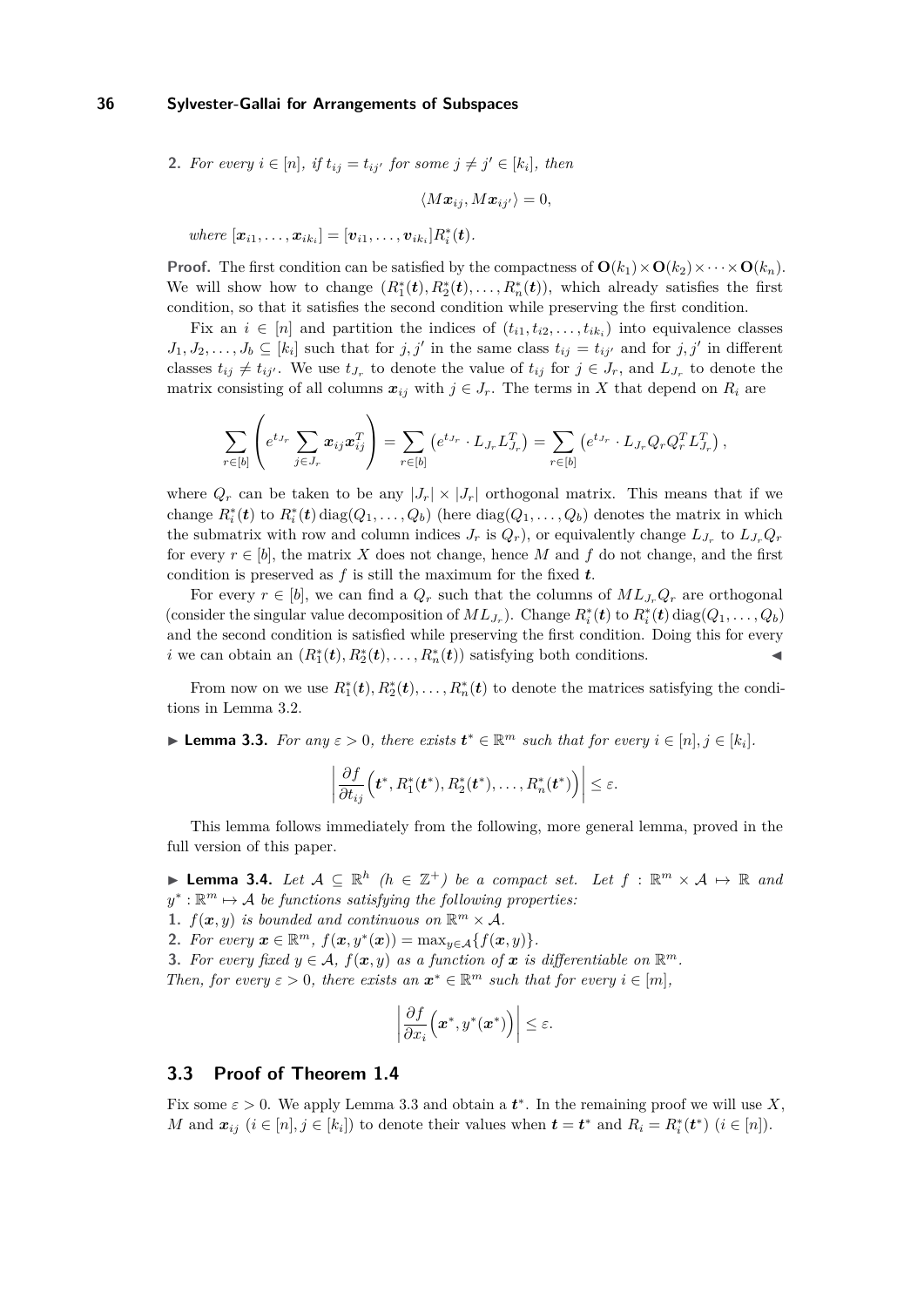▶ Lemma 3.5.  $\langle Mx_{ij}, Mx_{ij'} \rangle = 0$  *for every*  $i \in [n]$  *and*  $j \neq j' \in [k_i]$ *.* 

**Proof.** We fix  $i_0 \in [n], j_0 \neq j'_0 \in [k_{i_0}]$  and prove  $\langle Mx_{i_0j_0}, Mx_{i_0j'_0} \rangle = 0$ . If  $t_{i_0j_0}^* = t_{i_0j'_0}^*$ , this is guaranteed by Lemma [3.2.](#page-6-1) We only consider the case that  $t_{i_0j_0}^* \neq t_{i_0j'_0}^*$ .

Let  $\theta \in \mathbb{R}$  be a variable, and define  $x'_{ij}$  for  $i \in [n], j \in [k_i]$  as follows.

$$
\boldsymbol{x}'_{ij} = \begin{cases} \cos \theta \cdot \boldsymbol{x}_{i_0 j_0} - \sin \theta \cdot \boldsymbol{x}_{i_0 j'_0} & (i, j) = (i_0, j_0), \\ \sin \theta \cdot \boldsymbol{x}_{i_0 j_0} + \cos \theta \cdot \boldsymbol{x}_{i_0 j'_0} & (i, j) = (i_0, j'_0), \\ \boldsymbol{x}_{ij} & \text{otherwise.} \end{cases}
$$

We consider the following function  $h : \mathbb{R} \to \mathbb{R}$ ,

$$
h(\theta) = \langle \boldsymbol{\gamma}, \boldsymbol{t}^* \rangle - \ln \det \left( \sum_{i \in [n], j \in [k_i]} e^{t_{ij}^*} \boldsymbol{x}_{ij}' \boldsymbol{x}_{ij}'^T \right).
$$

 $\blacktriangleright$  **Claim 3.6.** *h*( $\theta$ ) *has a maximum at*  $\theta = 0$ *.* 

**Proof.** Let  $R(\theta)$  be the  $k_{i_0} \times k_{i_0}$  orthogonal matrix obtained from the identity matrix by changing the  $(j_0, j_0)$ ,  $(j'_0, j'_0)$  entries to  $\cos \theta$ , the  $(j_0, j'_0)$  entry to  $\sin \theta$ , and the  $(j'_0, j_0)$  entry to  $-\sin\theta$ . We can see  $R(0)$  is the identity matrix and

$$
[\bm{x}'_{i_01},\ldots,\bm{x}'_{i_0k_{i_0}}] = [\bm{x}_{i_01},\ldots,\bm{x}_{i_0k_{i_0}}]R(\theta).
$$

Therefore for all  $\theta \in \mathbb{R}$ .

$$
h(\theta) = f\Big(t^*, R_1^*(t^*), \dots, R_{i_0-1}^*(t^*), R_{i_0}^*(t^*) \cdot R(\theta), R_{i_0+1}^*(t^*), \dots, R_n^*(t^*)\Big) \leq f\Big(t^*, R_1^*(t^*), \dots, R_{i_0-1}^*(t^*), R_{i_0}^*(t^*), R_{i_0+1}^*(t^*), \dots, R_n^*(t^*)\Big) = h(0).
$$

Thus the claim is proved.

Using  $\frac{d}{ds} \ln \det(A) = \text{tr}(A^{-1} \frac{d}{ds}A)$  for an invertible matrix *A* (Theorem 4 in [\[12,](#page-14-14) Chapter 9]), we can calculate the derivative of *h*.

$$
\frac{dh}{d\theta}(0) = -\operatorname{tr}\left[X^{-1}\left(e^{t_{i_{0}j_{0}}^{*}}\frac{d}{d\theta}\Big|_{\theta=0}x'_{i_{0}j_{0}}x'_{i_{0}j_{0}}{}^{T} + e^{t_{i_{0}j'_{0}}^{*}}\frac{d}{d\theta}\Big|_{\theta=0}x'_{i_{0}j'_{0}}x'_{i_{0}j'_{0}}{}^{T}\right)\right]
$$
\n
$$
= -\operatorname{tr}\left[X^{-1}\left(e^{t_{i_{0}j_{0}}^{*}}\frac{d}{d\theta}\Big|_{\theta=0}(\cos\theta\cdot x_{i_{0}j_{0}}-\sin\theta\cdot x_{i_{0}j'_{0}})(\cos\theta\cdot x_{i_{0}j_{0}}-\sin\theta\cdot x_{i_{0}j'_{0}})^{T} + e^{t_{i_{0}j'_{0}}^{*}}\frac{d}{d\theta}\Big|_{\theta=0}(\sin\theta\cdot x_{i_{0}j_{0}}+\cos\theta\cdot x_{i_{0}j'_{0}})(\sin\theta\cdot x_{i_{0}j_{0}}+\cos\theta\cdot x_{i_{0}j'_{0}})^{T}\right)\right]
$$
\n
$$
= -e^{t_{i_{0}j_{0}}^{*}}\operatorname{tr}\left[\left.\frac{d}{d\theta}\right|_{\theta=0}(\cos\theta\cdot Mx_{i_{0}j_{0}}-\sin\theta\cdot Mx_{i_{0}j'_{0}})(\cos\theta\cdot Mx_{i_{0}j_{0}}-\sin\theta\cdot Mx_{i_{0}j'_{0}})^{T}\right]
$$
\n
$$
-e^{t_{i_{0}j'_{0}}^{*}}\operatorname{tr}\left[\left.\frac{d}{d\theta}\right|_{\theta=0}(\sin\theta\cdot Mx_{i_{0}j_{0}}+\cos\theta\cdot Mx_{i_{0}j'_{0}})(\sin\theta\cdot Mx_{i_{0}j_{0}}+\cos\theta\cdot Mx_{i_{0}j'_{0}})^{T}\right]
$$
\n
$$
= -e^{t_{i_{0}j_{0}}^{*}}\left[-2\cdot\langle Mx_{i_{0}j_{0}},Mx_{i_{0}j'_{0}}\rangle\right]-e^{t_{i_{0}j'_{0}}^{*}}\left[2\cdot\langle Mx_{i_{0}j_{0}},Mx_{i_{0}j'_{0}}\rangle\right]
$$
\n<

Since  $h(0)$  is the maximum, we have  $\frac{dh}{d\theta}(0) = 0$ . By  $t_{i_0j_0}^* \neq t_{i_0j'_0}^*$ , the above equation implies  $\langle M\boldsymbol{x}_{i_0j_0}, M\boldsymbol{x}_{i_0j_0'}\rangle$  $\rangle = 0.$ 

$$
\overline{a}
$$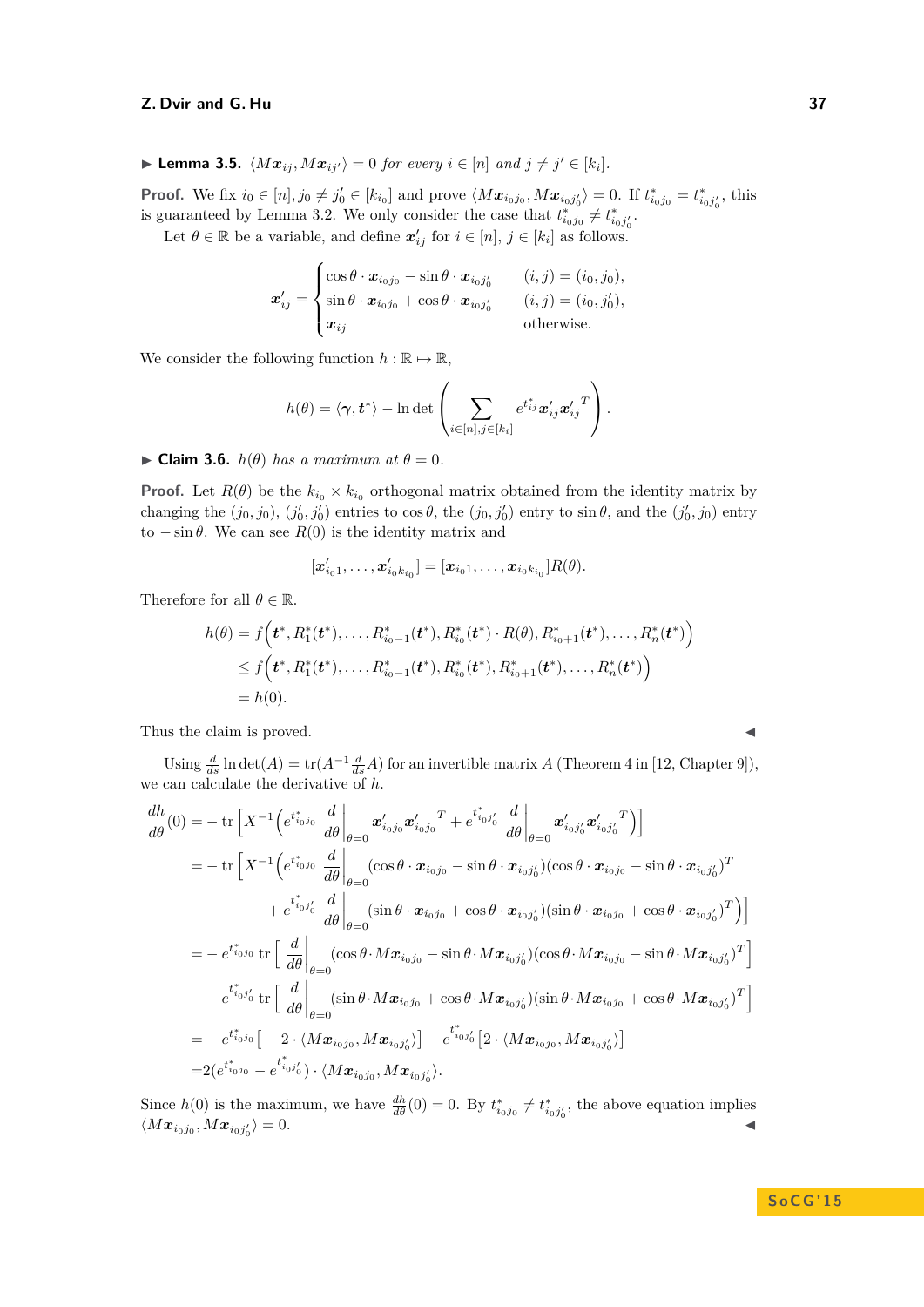Finally we are able to prove Theorem [1.4.](#page-2-0)

**Proof of Theorem [1.4.](#page-2-0)** With a slight abuse of notation, we also use *M* to denote the linear map defined by the matrix *M*. We show that *M* satisfies the requirement in Theorem [1.4.](#page-2-0) Let  $u_{ij} = Mx_{ij}/\|Mx_{ij}\|$   $(i \in [n], j \in [k_i])$ . Then  $\{u_{i1}, u_{i2}, \ldots, u_{ik_i}\}\$ is an orthonormal basis of  $M(V_i)$ , and

<span id="page-9-0"></span>
$$
\text{Proj}_{M(V_i)} = [\boldsymbol{u}_{i1}, \boldsymbol{u}_{i2}, \dots, \boldsymbol{u}_{ik_i}] \left[ \begin{array}{c} \boldsymbol{u}_{i1}^T \\ \vdots \\ \boldsymbol{u}_{ik_i}^T \end{array} \right] = \sum_{j=1}^{k_i} \boldsymbol{u}_{ij} \boldsymbol{u}_{ij}^T. \tag{1}
$$

We define

$$
\varepsilon_{ij} = \frac{\partial f}{\partial t_{ij}}\Big(\boldsymbol{t}^*, R_1^*(\boldsymbol{t}^*), R_2^*(\boldsymbol{t}^*), \ldots, R_n^*(\boldsymbol{t}^*)\Big) \in [-\varepsilon, \varepsilon].
$$

Again using  $\frac{d}{ds} \ln \det(A) = \text{tr}(A^{-1} \frac{d}{ds}A)$  for an invertible matrix *A*, we have

$$
\varepsilon_{ij}=p_i-\text{tr}\left(X^{-1}e^{t_{ij}^*}\boldsymbol{x}_{ij}\boldsymbol{x}_{ij}^T\right)=p_i-e^{t_{ij}^*}\cdot\text{tr}\left(M\boldsymbol{x}_{ij}\boldsymbol{x}_{ij}^TM^T\right)=p_i-e^{t_{ij}^*}\cdot\|M\boldsymbol{x}_{ij}\|^2.
$$

By the definition of *X* and *M*,

$$
M^{-1}(M^T)^{-1} = X = \sum_{i \in [n], j \in [k_i]} e^{t_{ij}^*} x_{ij} x_{ij}^T \implies \sum_{i \in [n], j \in [k_i]} e^{t_{ij}^*} (M x_{ij}) (M x_{ij})^T = I_{\ell \times \ell}.
$$

Therefore

$$
\sum_{i\in[n],j\in[k_i]}(p_i-\varepsilon_{ij})\boldsymbol{u}_{ij}\boldsymbol{u}_{ij}^T=\sum_{i\in[n],j\in[k_i]}e^{t_{ij}^*}\|\boldsymbol{M}\boldsymbol{x}_{ij}\|^2\left(\frac{\boldsymbol{M}\boldsymbol{x}_{ij}}{\|\boldsymbol{M}\boldsymbol{x}_{ij}\|}\right)\left(\frac{\boldsymbol{M}\boldsymbol{x}_{ij}}{\|\boldsymbol{M}\boldsymbol{x}_{ij}\|}\right)^T=I_{\ell\times\ell}.
$$

By  $(1)$ ,

$$
\Big\|\sum_{i=1}^n p_i \operatorname{Proj}_{M(V_i)} - I_{\ell \times \ell} \Big\| = \Big\|\sum_{i \in [n], j \in [k_i]} \varepsilon_{ij} \mathbf{u}_{ij} \mathbf{u}_{ij}^T \Big\| \leq \varepsilon \sum_{i \in [n], j \in [k_i]} \|\mathbf{u}_{ij} \mathbf{u}_{ij}^T\| \leq \varepsilon m.
$$

Let  $\overline{M} = M/||M||$ , we can see that  $\overline{M}(V_i)$  and  $M(V_i)$  are the same linear space, hence

$$
\Big\|\sum_{i=1}^n p_i \operatorname{Proj}_{\overline{M}(V_i)} - I_{\ell \times \ell} \Big\| \le \varepsilon m.
$$

Take  $\varepsilon \to 0$ , noting that  $\overline{M}$  is contained in a compact set, there must exist a matrix  $M^*$  such that

$$
\sum_{i=1}^{n} p_i \operatorname{Proj}_{M^*(V_i)} = I_{\ell \times \ell}.
$$

It remains to show that *M*<sup>∗</sup> is invertible. Assume it is not invertible, then there is a nonzero vector *w* orthogonal to the range of  $M^*$ . We have  $\text{Proj}_{M^*(V_i)}(\boldsymbol{w}) = \boldsymbol{0}$  for every  $i \in [n]$ . This contradicts the fact that the sum of  $p_i \text{Proj}_{M^*(V_i)}$  is the identity matrix. Therefore  $M^*$  is invertible. Thus Theorem [1.4](#page-2-0) is proved.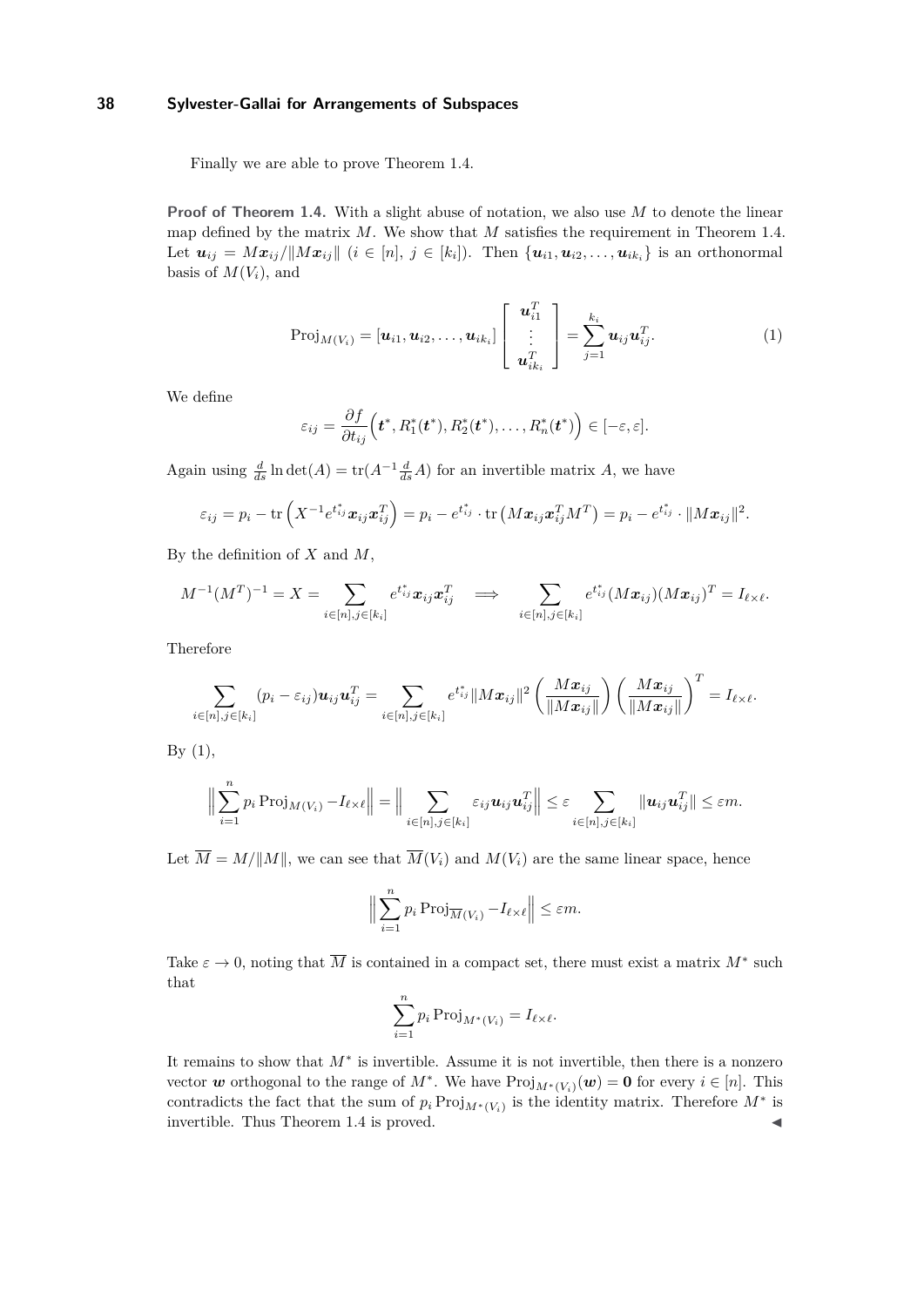#### **3.4 A convenient form of Theorem [1.4](#page-2-0)**

We give Theorem [3.8](#page-10-1) which is implied by Theorem [1.4](#page-2-0) and is the form that will be used in our proof. Before stating the theorem, we need to define *admissible sets* and *admissible vectors* as Definition [3.7,](#page-10-2) which have weaker requirements than admissible basis sets and admissible basis vectors (Definition [1.3\)](#page-2-1) as they are not required to span the entire arrangement.

<span id="page-10-2"></span>**Definition 3.7** (admissible set, admissible vector). Given a list of vector spaces  $V =$  $(V_1, V_2, \ldots, V_n)$   $(V_i \subseteq \mathbb{R}^{\ell})$ , a set  $H \subseteq [n]$  is called a  $\mathcal{V}$ -admissible set if dim $(\sum_{i \in H} V_i)$  $\sum_{i\in H}$  dim(*V*<sub>*i*</sub>)*,* i.e. if every space with index in *H* has intersection  $\{0\}$  with the span of the other spaces with indices in *H*. A *V*-admissible vector is any indicator vector  $\mathbf{1}_H$  of some V-admissible set *H*.

<span id="page-10-1"></span>▶ **Theorem 3.8.** *Given a list of vector spaces*  $V = (V_1, V_2, \ldots, V_n)$   $(V_i ⊆ ℝ<sup>ℓ</sup>)$  and a vector  $p \in \mathbb{R}^n$  *in the convex hull of all* V-admissible vectors. Then there exists an invertible linear  $map M : \mathbb{R}^{\ell} \mapsto \mathbb{R}^{\ell}$  such that for any unit vector  $w \in \mathbb{R}^{\ell}$ ,

$$
\sum_{i=1}^n p_i \| \operatorname{Proj}_{M(V_i)}(\bm{w}) \|^2 \le 1,
$$

*where*  $\text{Proj}_{M(V_i)}(\boldsymbol{w})$  *is the projection of*  $\boldsymbol{w}$  *onto*  $M(V_i)$ *.* 

The simple derivation of Theorem [3.8](#page-10-1) from Theorem [1.4](#page-2-0) is included in the full version of this paper.

# <span id="page-10-0"></span>**4 Proof of the main Theorem**

Theorem [2.6](#page-4-0) will follow from the following theorem using a simple recursive argument, provided in the full version of this paper.

<span id="page-10-3"></span>▶ **Theorem 4.1.** *Let*  $V = (V_1, V_2, \ldots, V_n)$   $(V_i \in \mathbb{R}^{\ell})$  *be a list of k-bounded vector spaces with an*  $(\alpha, \delta)$ -system and  $d = \dim(V_1 + V_2 + \cdots + V_n)$ , then for any  $\beta \in (0,1)$ , at least one of *these two cases holds:*

1.  $d \leq 40 \alpha k^3 / (\beta \delta)$ ,

**2.** *There is a sublist of*  $q \geq \delta n/(20\alpha)$  *spaces*  $(V_{i_1}, V_{i_2}, \ldots, V_{i_q})$  *such that there are nonzero*  $\mathbf{z}_1 \in V_{i_1}, \mathbf{z}_2 \in V_{i_2}, \ldots, \mathbf{z}_q \in V_{i_q}$  *with* 

$$
\dim(\boldsymbol{z}_1, \boldsymbol{z}_2, \dots, \boldsymbol{z}_q) \leq \beta d.
$$

# **4.1 Proof of Theorem [4.1](#page-10-3) – a special case**

In this subsection, we consider the case that all vector spaces are 'well separated'.

**Definition 4.2.** Two vector spaces  $V, V' \subseteq \mathbb{R}^{\ell}$  are  $\tau$ -separated if  $|\langle u, u' \rangle| \leq 1 - \tau$  for any two unit vectors  $u \in V$  and  $u' \in V'$ .

We will use the following two simple lemmas about *τ* -separated spaces (both are proved in the full version of this paper.)

<span id="page-10-4"></span>**Lemma 4.3.** *Given two vector spaces*  $V, V' \subseteq \mathbb{R}^{\ell}$  *that are τ*-*separated and let*  $B =$  $\{u_1, u_2, \ldots, u_{k_1}\}\$ and  $B' = \{u'_1, u'_2, \ldots, u'_{k_2}\}\$ be orthonormal bases for  $V, V'$  respectively. *For any unit vector*  $u \in V + V'$ , *if we write*  $u$  *as* 

$$
\mathbf{u} = \lambda_1 \mathbf{u}_1 + \lambda_2 \mathbf{u}_2 + \cdots + \lambda_{k_1} \mathbf{u}_{k_1} + \mu_1 \mathbf{u}'_1 + \mu_2 \mathbf{u}'_2 + \cdots + \mu_{k_2} \mathbf{u}'_{k_2},
$$

*then the coefficients satisfy*  $\lambda_1^2 + \lambda_2^2 + \cdots + \lambda_{k_1}^2 + \mu_1^2 + \mu_2^2 + \cdots + \mu_{k_2}^2 \le \frac{1}{\tau}$ .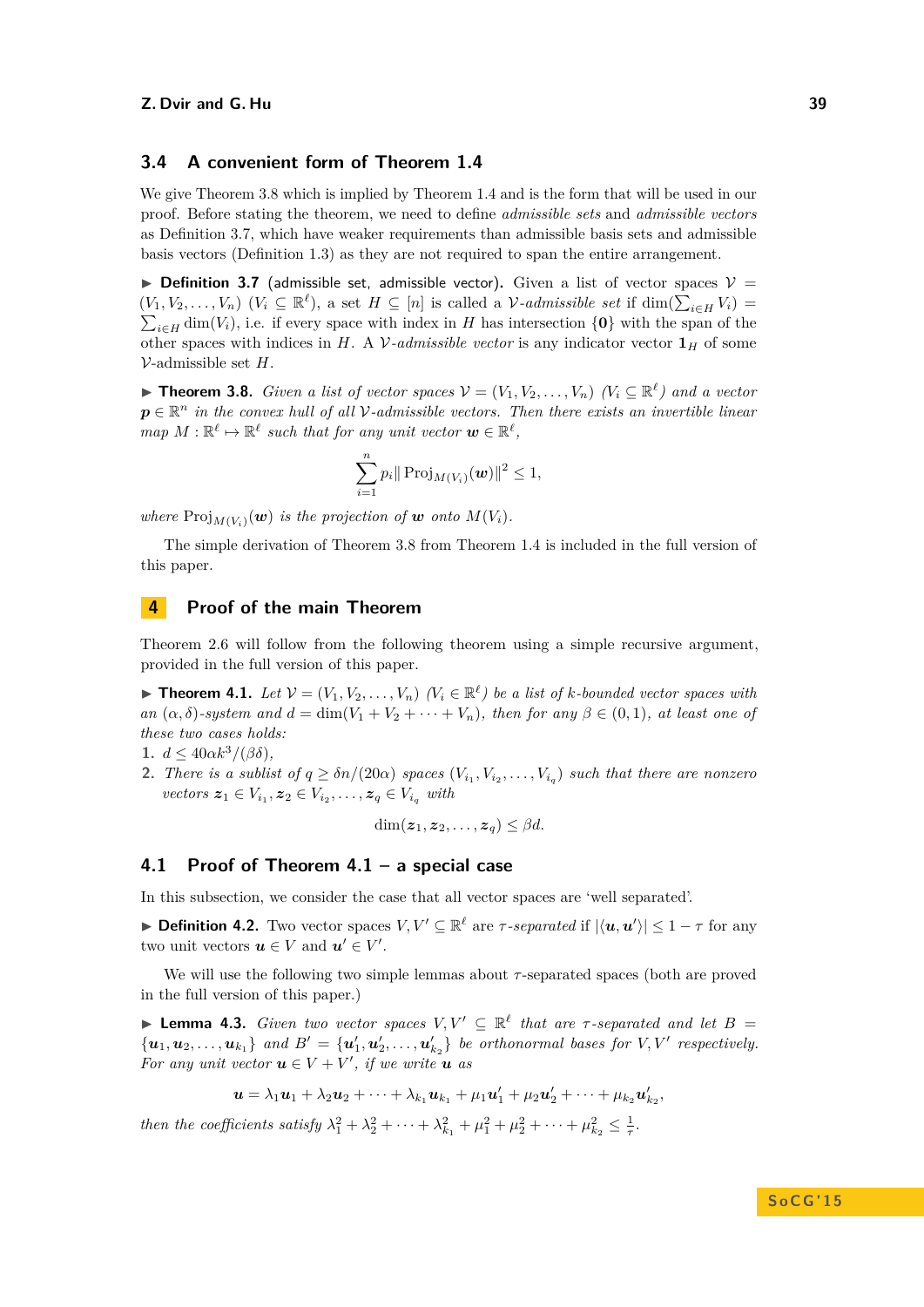<span id="page-11-1"></span>▶ **Lemma 4.4.** *Given two vector spaces*  $V, V' \subseteq \mathbb{R}^{\ell}$  *and let*  $B = {\mathbf{u}_1, \mathbf{u}_2, \dots, \mathbf{u}_{k_1}}$  *be an orthonormal basis of V*. If *V* and *V*' are not  $\tau$ -separated, there must exist  $j \in [k_1]$  such that  $|| \text{Proj}_{V'}(\boldsymbol{u}_j) ||^2 \geq (1 - \tau)^2 / k_1$ , where  $\text{Proj}_{V'}(\boldsymbol{u}_j)$  is the projection of  $\boldsymbol{u}_j$  onto  $V'$ .

We will need the following lower bound for the rank of a diagonal dominating matrix. The proof is included in the full version of this paper.

<span id="page-11-0"></span>**Lemma 4.5.** *Let*  $D = (d_{ij})$  *be a complex*  $m \times m$  *matrix and*  $L, K$  *be positive real numbers.*  $If d_{ii} = L$  *for every*  $i \in [m]$  *and*  $\sum_{i \neq j} |d_{ij}|^2 \leq K$ , *then*  $\text{rank}(D) \geq m - K/L^2$ .

The following theorem handles the 'well separated case' of Theorem [4.1.](#page-10-3)

<span id="page-11-2"></span>▶ **Theorem 4.6.** *Let*  $V = (V_1, V_2, \ldots, V_n)$   $(V_i \in \mathbb{R}^{\ell})$  *be a list of k-bounded vector spaces with*  $an(\alpha, \delta)$ -system  $\mathcal{S} = (S_1, S_2, \dots, S_w)$  and  $d = \dim(V_1 + V_2 + \dots + V_n)$ . If for every  $j \in [w]$ *and*  $\{i_1, i_2\} \subseteq S_j$ ,  $V_{i_1}$  *and*  $V_{i_2}$  *are τ*-separated, then  $d \leq \alpha k/(\tau \delta)$ .

**Proof.** Let  $k_1, k_2, \ldots, k_n$  be the dimensions of  $V_1, V_2, \ldots, V_n$ , and  $m = k_1 + k_2 + \cdots + k_n$ . For every  $i \in [n]$ , fix  $B_i = {\mathbf{u}_{i1}, \mathbf{u}_{i2}, \dots, \mathbf{u}_{ik_i}}$  to be some orthonormal basis of  $V_i$ . We use A to denote the  $m \times \ell$  matrix whose rows are  $u_{11}^T, \ldots, \ldots, u_{nk_n}^T$ . We will bound  $d = \text{rank}(A)$ by constructing a high rank  $m \times m$  matrix *D* satisfying  $DA = 0$ .

For  $s \in [m]$ , we use  $\psi(s) \in [n]$  to denote the number satisfying

$$
k_1 + k_2 + \dots + k_{\psi(s)-1} + 1 \le s \le k_1 + k_2 + \dots + k_{\psi(s)-1} + k_{\psi(s)}.
$$

In other words, the *s*-th row of *A* is a vector in  $B_{\psi(s)}$ .

► Claim 4.7. For every  $s \in [m]$ , there is a vector  $y_s \in \mathbb{R}^m$  satisfying  $y_s^T A = 0^T$ ,  $y_{ss} = \lceil \delta n \rceil$ ,  $and \sum_{t \neq s} y_{st}^2 \leq \alpha \lceil \delta n \rceil / \tau.$ 

**Proof.** Say the *s*-th row of *A* is  $u^T$ , where  $u \in B_{\psi(s)}$ . Let  $J \subseteq [w]$  be a set of size  $|J| = \lceil \delta n \rceil$ such that for every  $j \in J$ ,  $S_j$  contains  $\psi(s)$ . We construct a vector  $c_j$  for every  $j \in J$  as follows.

If  $S_j$  contains 3 elements  $\{\psi(s), i, i'\}$ , we have  $\lambda_1, \lambda_2, \ldots, \lambda_{k_i}, \mu_1, \mu_2, \ldots, \mu_{k_{i'}} \in \mathbb{R}$  such that

$$
\mathbf{u}-\lambda_1\mathbf{u}_{i1}-\lambda_2\mathbf{u}_{i2}-\cdots-\lambda_{k_i}\mathbf{u}_{ik_i}-\mu_1\mathbf{u}_{i'1}-\mu_2\mathbf{u}_{i'2}-\cdots-\mu_{k_{i'}}\mathbf{u}_{i'k_{i'}}=\mathbf{0}.
$$

We can obtain from this equation a vector  $c_j$  such that  $c_j^T A = \mathbf{0}^T$ ,  $c_{js} = 1$ , and by Lemma [4.3](#page-10-4)

$$
\sum_{t \neq s} c_{jt}^2 = \lambda_1^2 + \lambda_2^2 + \dots + \lambda_{k_i}^2 + \mu_1^2 + \mu_2^2 + \dots + \mu_{k_{i'}}^2 \leq \frac{1}{\tau}.
$$

If  $S_j$  contains 2 elements  $\{\psi(s), i\}$ , there exist  $\lambda_1, \lambda_2, \ldots, \lambda_{k_i}$  with  $\lambda_1^2 + \lambda_2^2 + \cdots + \lambda_{k_i}^2 = 1$ such that

$$
\boldsymbol{u}-\lambda_1\boldsymbol{u}_{i1}-\lambda_2\boldsymbol{u}_{i2}-\cdots-\lambda_{k_i}\boldsymbol{u}_{ik_i}=\boldsymbol{0}.
$$

We can obtain from this equation a vector  $c_j$  such that  $c_j^T A = \mathbf{0}^T$ ,  $c_{js} = 1$ , and

$$
\sum_{t \neq s} c_{jt}^2 = \lambda_1^2 + \lambda_2^2 + \dots + \lambda_{k_i}^2 = 1 \leq 1/\tau.
$$

In either case we obtain a  $c_j$  such that  $c_j^T A = \mathbf{0}^T$ ,  $c_{js} = 1$  and  $\sum_{t \neq s} c_{jt}^2 \leq 1/\tau$ . We define

$$
\boldsymbol{y}_s = \sum_{j \in J} \boldsymbol{c}_j.
$$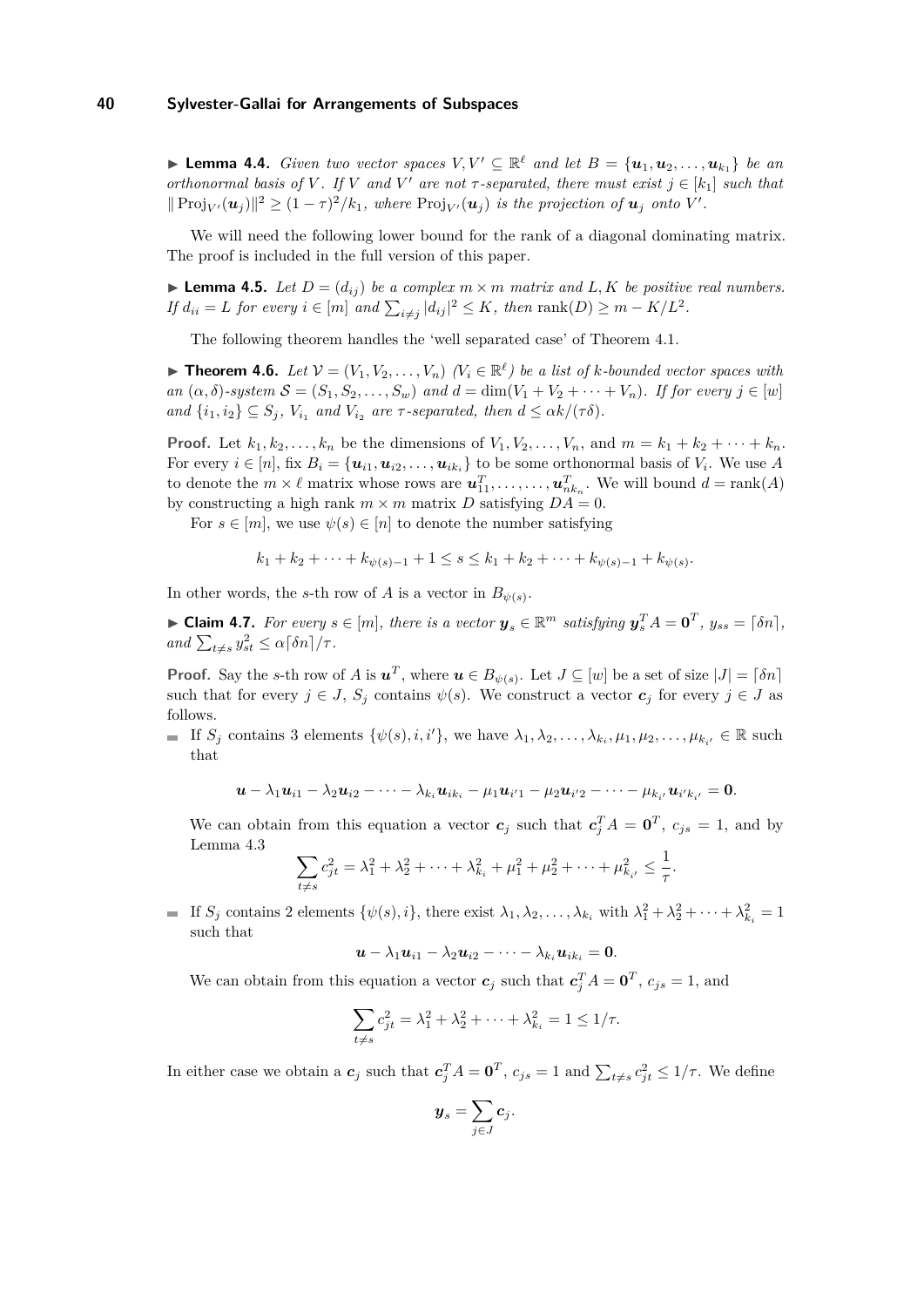We have  $y_s^T A = \mathbf{0}^T$  and  $y_{ss} = \lceil \delta n \rceil$ . We consider  $\sum_{t \neq s} y_{st}^2$ . From the above construction of *c<sub>j</sub>*, we can see  $c_{jt} \neq 0$  ( $t \neq s$ ) only when  $\psi(t) \neq \psi(s)$  and  $\{\psi(s), \psi(t)\} \subseteq S_j$ . Hence for every  $t \neq s$ , there are at most *α* nonzero values in  ${c_{it}}_{i \in J}$ . It follows that

$$
\sum_{t \neq s} y_{st}^2 = \sum_{t \neq s} \left( \sum_{j \in J} c_{jt} \right)^2 \leq \alpha \sum_{t \neq s} \left( \sum_{j \in J} c_{jt}^2 \right) = \alpha \sum_{j \in J} \left( \sum_{t \neq s} c_{jt}^2 \right) \leq \frac{\alpha \lfloor \delta n \rfloor}{\tau}.
$$

Thus the claim is proved.

Define *D* to be the matrix consists of rows  $y_1^T, y_2^T, \ldots, y_m^T$ . Then every entry on the diagonal of *D* is  $\lceil \delta n \rceil$ , and the sum of squares of all entries off the diagonal is at most  $\alpha$ [ $\delta n$ ]*m*/*τ*. Apply Lemma [4.5](#page-11-0) on *D*, and we have

$$
rank(D) \ge m - \frac{\alpha \lceil \delta n \rceil m / \tau}{\lceil \delta n \rceil^2} = m - \frac{\alpha m}{\tau \lceil \delta n \rceil} \ge m - \frac{\alpha k}{\tau \delta}.
$$

By  $DA = 0$ , the rank of *A* is  $d \leq \alpha k / (\tau \delta)$ .

### **4.2 Proof of Theorem [4.1](#page-10-3) – general case**

Now we prove Theorem [4.1.](#page-10-3) We assume that the first case of Theorem [4.1](#page-10-3) does not hold, i.e.  $d > 40 \alpha k^3/(\beta \delta)$ . We will show the second case holds.

<span id="page-12-0"></span>▶ Lemma 4.8. If the second case of Theorem [4.1](#page-10-3) does not hold, i.e. for any sublist of  $q \geq \delta n/(20\alpha)$  spaces  $(V_{i_1}, V_{i_2}, \ldots, V_{i_q})$  and nonzero vectors  $\boldsymbol{z}_1 \in V_{i_1}, \boldsymbol{z}_2 \in V_{i_2}, \ldots, \boldsymbol{z}_q \in V_{i_q}$ ,

$$
\dim(\boldsymbol{z}_1,\boldsymbol{z}_2,\ldots,\boldsymbol{z}_q) > \beta d,
$$

*then there exists a distribution*  $\mathcal D$  *on*  $\mathcal V$ -admissible sets and an  $I \subseteq [n]$  with  $|I| \geq (1-\delta/(10\alpha))n$ *such that for every*  $i \in I$ ,

$$
\Pr_{H \sim \mathcal{D}}[i \in H] \ge \frac{\beta d}{kn}.
$$

**Proof.** Fix  $q = \left[\delta n/(20\alpha)\right]$ . By assumption  $d > 40\alpha k^3/(\beta\delta)$ , we have  $n \ge d/k > 10\alpha/\delta$ . It follows that  $q < \delta n/(10\alpha)$ . We can also see  $\delta n/(10\alpha) < n$  by  $\delta/\alpha \leq 3/2$  (Lemma [2.2\)](#page-4-4).

We will find a distribution using the following claim.

**► Claim 4.9.** *For a subset*  $E \subseteq [n]$  *of size greater than q*, we can find a V-admissible set  $H \subseteq E$  *with size at least*  $\beta d/k$ *.* 

**Proof.** Initially let  $H = \emptyset$ . In each step we pick an  $i_0 \in E$  with  $V_{i_0} \cap \sum_{i \in H} V_i = \{0\}$ , and add *i*<sub>0</sub> to *H*. If such an *i*<sub>0</sub> does not exist, the procedure terminates. If  $|H| < \beta d/k$ , then for every  $i_0 \in E$ ,  $V_{i_0}$  has a nonzero vector contained in the space  $\sum_{i \in H} V_i$ , which has dimension at most *βd*. This contradicts the condition that the second case of Theorem [4.1](#page-10-3) does not hold. Hence  $|H| \geq \beta d/k$ , and the claim is proved.

We repeatedly find a V-admissible sets  $H_1, H_2, \ldots$  such that  $H_i \subseteq [n] \setminus (H_1 \cup \cdots \cup H_{i-1})$  and  $|H_i| \geq \beta d/k$  using the above claim. We can find at most

$$
\frac{n-q}{\beta d/k} \le \frac{nk}{\beta d}
$$

such V-admissible sets in total. Let  $I$  be the union of these V-admissible sets. We have  $|I| > n - q > (1 - \delta/(10\alpha))n$ . Let D be the uniform distribution on these V-admissible sets. We can see that the probability  $Pr_{H\sim \mathcal{D}}[i \in H] \geq \beta d/(kn)$  for every  $i \in I$ . Thus the lemma  $\blacksquare$  is proved.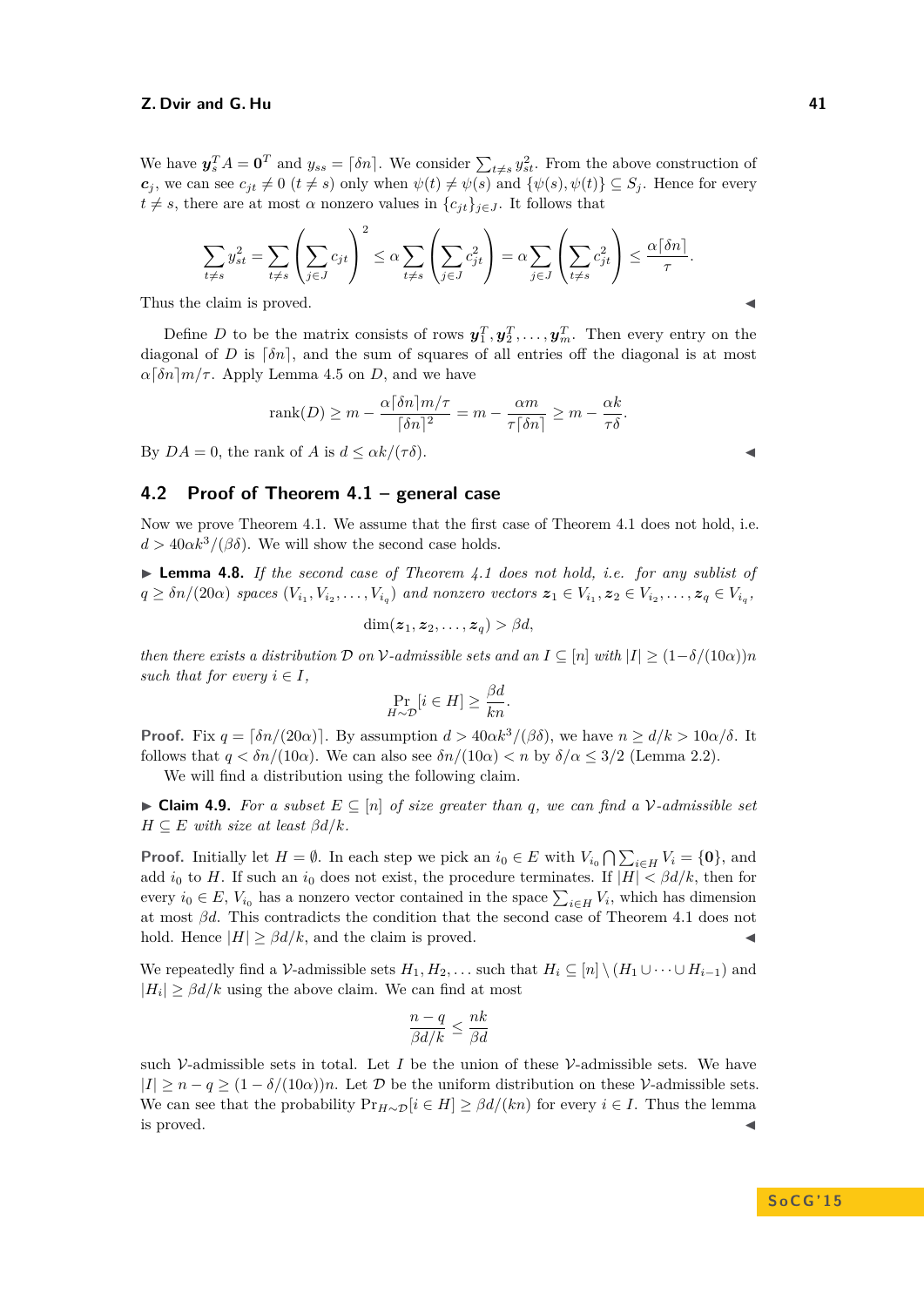Assume the second case of Theorem [4.1](#page-10-3) does not hold and apply Lemma [4.8.](#page-12-0) For  $i \in [n]$ , we use  $k_i$  to denote the dimension of  $V_i$ , and  $p_i$  to denote  $Pr_{H \sim \mathcal{D}}[i \in H]$ . Then  $p_i \geq \beta d/(kn)$ for every  $i \in I$ .

#### **Lemma 4.10.** *The vector*  $p = (p_1, p_2, \ldots, p_n)$  *is in the convex hull of V*-admissible vectors.

**Proof.** For every V-admissible set  $H$ , we use  $q<sub>H</sub>$  to denote the probability that  $H$  is picked according to  $\mathcal{D}$ , and  $\mathbf{1}_H$  to denote the V-admissible vector corresponding to *H*. Then,

$$
\boldsymbol{p} = (p_1, p_2, \dots, p_n) = \sum_{\mathcal{V}\text{-admissible } H} q_H \mathbf{1}_H
$$

and  $p_i$  is exactly the probability that  $i \in H$ .

We apply Theorem [3.8](#page-10-1) with the  $p = (p_1, p_2, \ldots, p_n)$ , and obtain an invertible linear map  $M: \mathbb{R}^{\ell} \mapsto \mathbb{R}^{\ell}$  such that for any unit vector  $w \in \mathbb{R}^{\ell}$ ,

$$
\sum_{i=1}^n p_i \| \operatorname{Proj}_{V_i'}(\bm{w}) \|^2 \le 1,
$$

where  $V_i'$  denotes  $M(V_i)$ . Since  $p_i \geq \beta d/(kn)$  for every  $i \in I$ , we have

<span id="page-13-0"></span>
$$
\sum_{i \in I} \|\operatorname{Proj}_{V_i'}(\boldsymbol{w})\|^2 \le \frac{kn}{\beta d}.\tag{2}
$$

We will reduce the problem to the special case discussed in the previous subsection. We say a pair  $\{i_1, i_2\} \subseteq [n]$  is *bad* if  $V'_{i_1}, V'_{i_2}$  are not  $\frac{1}{2}$ -separated. Let  $\mathcal{S} = (S_1, S_2, \ldots, S_w)$  be the  $(\alpha, \delta)$ -system of  $V$ . By Lemma [2.4,](#page-4-5)  $S$  is also an  $(\alpha, \delta)$ -system of  $V' = (V'_1, V'_2, \dots, V'_n)$ . We estimate the number of sets among  $S_1, S_2, \ldots, S_w$  containing a bad pair.

▶ **Lemma 4.11.** *For every*  $i_0 \in I$ *, there are at most*  $\delta n/(10\alpha)$  *values of*  $i \in I$  *such that*  $V'_{i_0}$ and  $V_i'$  are not  $\frac{1}{2}$ -separated.

**Proof.** Let  $\{u_1, u_2, \ldots, u_{k_{i_0}}\}$  be an orthonormal basis of  $V'_{i_0}$ . For any *i* that  $V'_{i_0}$  and  $V'_{i_0}$  are not  $\frac{1}{2}$ -separated, by Lemma [4.4,](#page-11-1) there must be  $j \in [k_{i_0}]$  such that

$$
\|\operatorname{Proj}_{V_i'}(\bm{u}_j)\|^2 \ge \frac{1}{4k_{i_0}} \ge \frac{1}{4k}.
$$

For every  $j_0 \in [k_{i_0}]$ , we set  $\boldsymbol{w} = \boldsymbol{u}_{j_0}$  in inequality [\(2\)](#page-13-0). The number of *i*'s such that  $\|\operatorname{Proj}_{V'_i}(\boldsymbol{u}_{j_0})\| \geq 1/(4k)$  is at most

$$
\frac{kn}{\beta d} \bigg/ \frac{1}{4k} = \frac{4k^2 n}{\beta d}.
$$

Since there are  $k_{i_0} \leq k$  values of  $j_0 \in [k_{i_0}]$ , the number of *i*'s that  $V'_{i_0}$  and  $V'_i$  are not  $\frac{1}{2}$ -separated is at most

$$
k \cdot \frac{4k^2n}{\beta d} \le \frac{4k^3n}{\beta d} \le \frac{\delta n}{10\alpha}
$$

*.*

In the last inequality we used the assumption  $d > 40\alpha k^3/(\beta\delta)$ .

The number of bad pairs is at most

$$
|[n] \setminus I| \cdot n + |I| \cdot \frac{\delta n}{10\alpha} \le \frac{\delta n^2}{10\alpha} + \frac{\delta n^2}{10\alpha} = \frac{\delta n^2}{5\alpha}.
$$